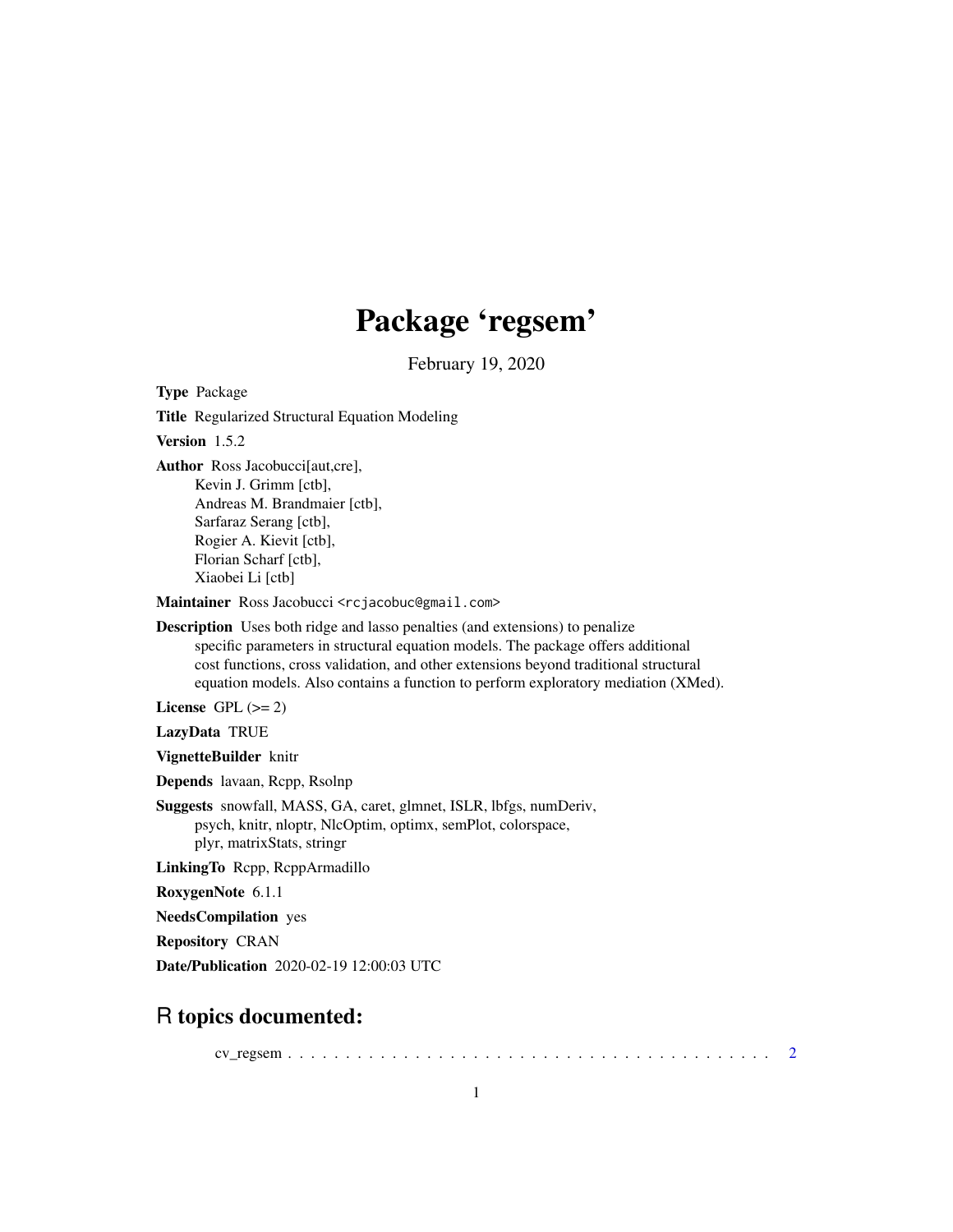# <span id="page-1-0"></span>2 cv\_regsem

|         | -6  |
|---------|-----|
|         | 6   |
|         | 7   |
|         | 8   |
|         | 8   |
|         | -9  |
|         | -12 |
| pen mod |     |
|         |     |
|         |     |
|         |     |
|         |     |
|         |     |
|         |     |
|         | -20 |
|         | 21  |
|         | 22  |
|         |     |
|         | 23  |
| xmed    | 24  |
|         |     |

#### **Index** [26](#page-25-0)

cv\_regsem *The main function that runs multiple penalty values.*

#### Description

The main function that runs multiple penalty values.

#### Usage

```
cv_regsem(model, n.lambda = 40, pars_pen = "regressions",
 metric = ifelse(fit.ret2 == "train", "BIC", "chisq"),
 mult.start = FALSE, multi.iter = 10, jump = 0.01,
 lambda.start = 0, alpha = 0.5, gamma = 3.7, type = "lasso",
  random.alpha = 0.5, fit.ret = c("rmsea", "BIC", "chisq"),fit.ret2 = "train", n.boot = 20, data = NULL,optMethod = "rsolnp", gradFun = "ram", hessFun = "none",
  test.cov = NULL, test.n.obs = NULL, prerun = FALSE,
 parallel = FALSE, ncore = 2, Start = "lavaan", subOpt = "nlminb",
 diff_par = NULL, LB = -Inf, UB = Inf, par.lim = c(-Inf), Inf),
 block = TRUE, full = TRUE, calc = "normal", max.iter = 2000,
  tol = 1e-05, round = 3, solver = FALSE, quasi = FALSE,
  solver.maxit = 5, alpha.inc = FALSE, step = 0.1,
 momentum = FALSE, step.ratio = FALSE, line.search = FALSE,
 nlminb.control = list(), warm.start = FALSE, missing = "listwise",
  verbose = TRUE, ...)
```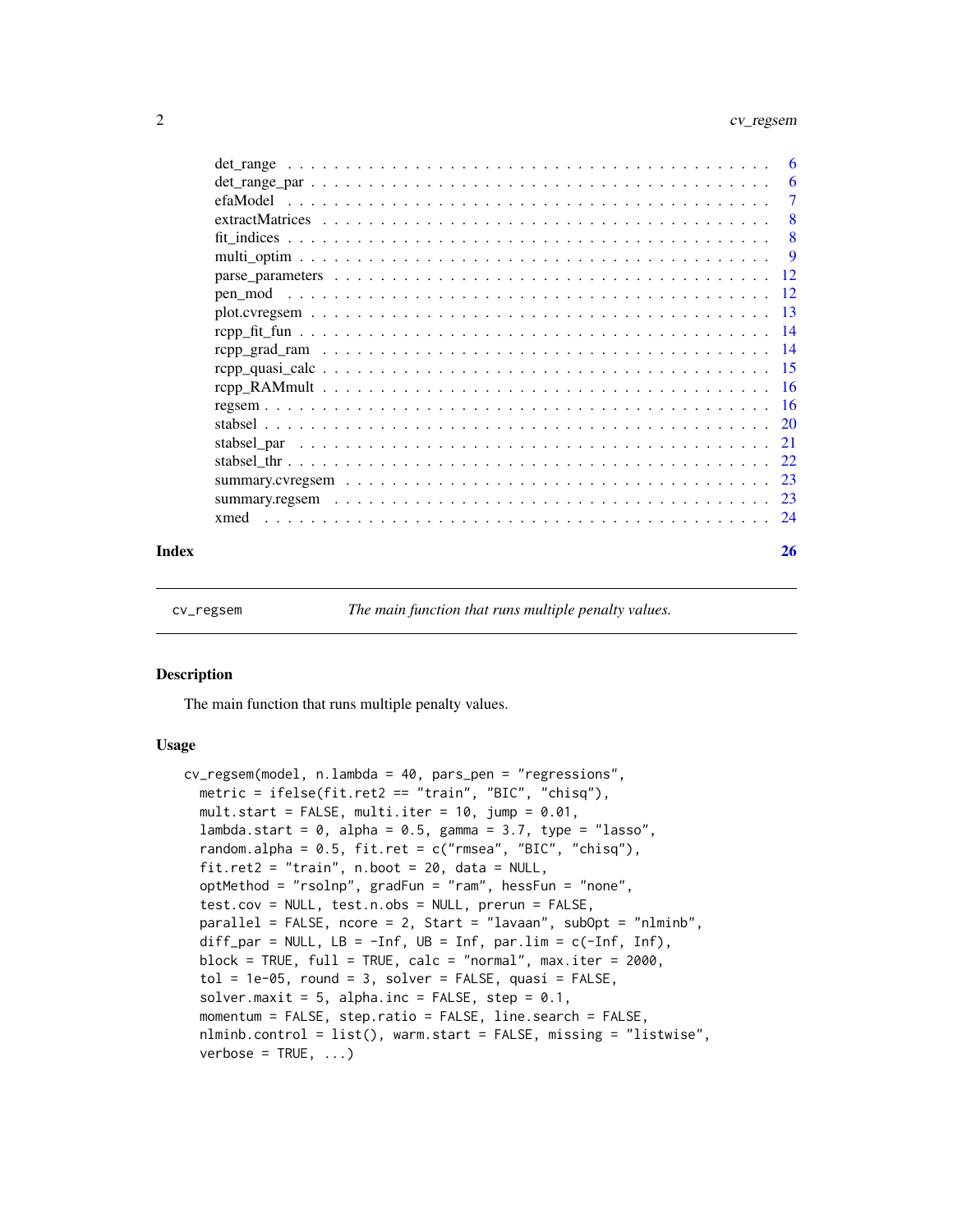# cv\_regsem 3

| model        | Lavaan output object. This is a model that was previously run with any of the<br>lavaan main functions: cfa(), lavaan(), sem(), or growth(). It also can be from the<br>efaUnrotate() function from the semTools package. Currently, the parts of the<br>model which cannot be handled in regsem is the use of multiple group models,<br>missing other than listwise, thresholds from categorical variable models, the use<br>of additional estimators other than ML, most notably WLSMV for categorical<br>variables. Note: the model does not have to actually run (use do.fit=FALSE),<br>converge etc regsem() uses the lavaan object as more of a parser and to get<br>sample covariance matrix. |
|--------------|------------------------------------------------------------------------------------------------------------------------------------------------------------------------------------------------------------------------------------------------------------------------------------------------------------------------------------------------------------------------------------------------------------------------------------------------------------------------------------------------------------------------------------------------------------------------------------------------------------------------------------------------------------------------------------------------------|
| n.lambda     | number of penalization values to test.                                                                                                                                                                                                                                                                                                                                                                                                                                                                                                                                                                                                                                                               |
| pars_pen     | Parameter indicators to penalize. There are multiple ways to specify. The de-<br>fault is to penalize all regression parameters ("regressions"). Additionally, one<br>can specify all loadings ("loadings"), or both c("regressions","loadings"). Next,<br>parameter labels can be assigned in the lavaan syntax and passed to pars_pen.<br>See the example. Finally, one can take the parameter numbers from the A or S<br>matrices and pass these directly. See extractMatrices(lav.object)\$A.                                                                                                                                                                                                    |
| metric       | Which fit index to use to choose a final model? Note that it chooses the best fit<br>that also achieves convergence (conv=0).                                                                                                                                                                                                                                                                                                                                                                                                                                                                                                                                                                        |
| mult.start   | Logical. Whether to use multi_optim() (TRUE) or regsem() (FALSE).                                                                                                                                                                                                                                                                                                                                                                                                                                                                                                                                                                                                                                    |
| multi.iter   | maximum number of random starts for multi_optim                                                                                                                                                                                                                                                                                                                                                                                                                                                                                                                                                                                                                                                      |
| jump         | Amount to increase penalization each iteration.                                                                                                                                                                                                                                                                                                                                                                                                                                                                                                                                                                                                                                                      |
| lambda.start | What value to start the penalty at                                                                                                                                                                                                                                                                                                                                                                                                                                                                                                                                                                                                                                                                   |
| alpha        | Mixture for elastic net. $1 =$ ridge, $0 =$ lasso                                                                                                                                                                                                                                                                                                                                                                                                                                                                                                                                                                                                                                                    |
| gamma        | Additional penalty for MCP and SCAD                                                                                                                                                                                                                                                                                                                                                                                                                                                                                                                                                                                                                                                                  |
| type         | Penalty type. Options include "none", "lasso", "ridge", "enet" for the elastic<br>net, "alasso" for the adaptive lasso and "diff_lasso". diff_lasso penalizes the<br>discrepency between parameter estimates and some pre-specified values. The<br>values to take the deviation from are specified in diff_par. Two methods for<br>sparser results than lasso are the smooth clipped absolute deviation, "scad", and<br>the minimum concave penalty, "mcp". Last option is "rlasso" which is the ran-<br>domised lasso to be used for stability selection.                                                                                                                                           |
| random.alpha | Alpha parameter for randomised lasso. Has to be between 0 and 1, with a default<br>of 0.5. Note this is only used for "rlasso", which pairs with stability selection.                                                                                                                                                                                                                                                                                                                                                                                                                                                                                                                                |
| fit.ret      | Fit indices to return.                                                                                                                                                                                                                                                                                                                                                                                                                                                                                                                                                                                                                                                                               |
| fit.ret2     | Return fits using only dataset "train" or bootstrap "boot"? Have to do 2 sample<br>CV manually.                                                                                                                                                                                                                                                                                                                                                                                                                                                                                                                                                                                                      |
| n.boot       | Number of bootstrap samples if fit.ret2="boot"                                                                                                                                                                                                                                                                                                                                                                                                                                                                                                                                                                                                                                                       |
| data         | Optional dataframe. Only required for missing="fiml".                                                                                                                                                                                                                                                                                                                                                                                                                                                                                                                                                                                                                                                |
| optMethod    | Solver to use. Two main options for use: rsoolnp and coord_desc. Although<br>slightly slower, rsolnp works much better for complex models. coord_desc uses<br>gradient descent with soft thresholding for the type of of penalty. Rsolnp is a<br>nonlinear solver that doesn't rely on gradient information. There is a similar type                                                                                                                                                                                                                                                                                                                                                                 |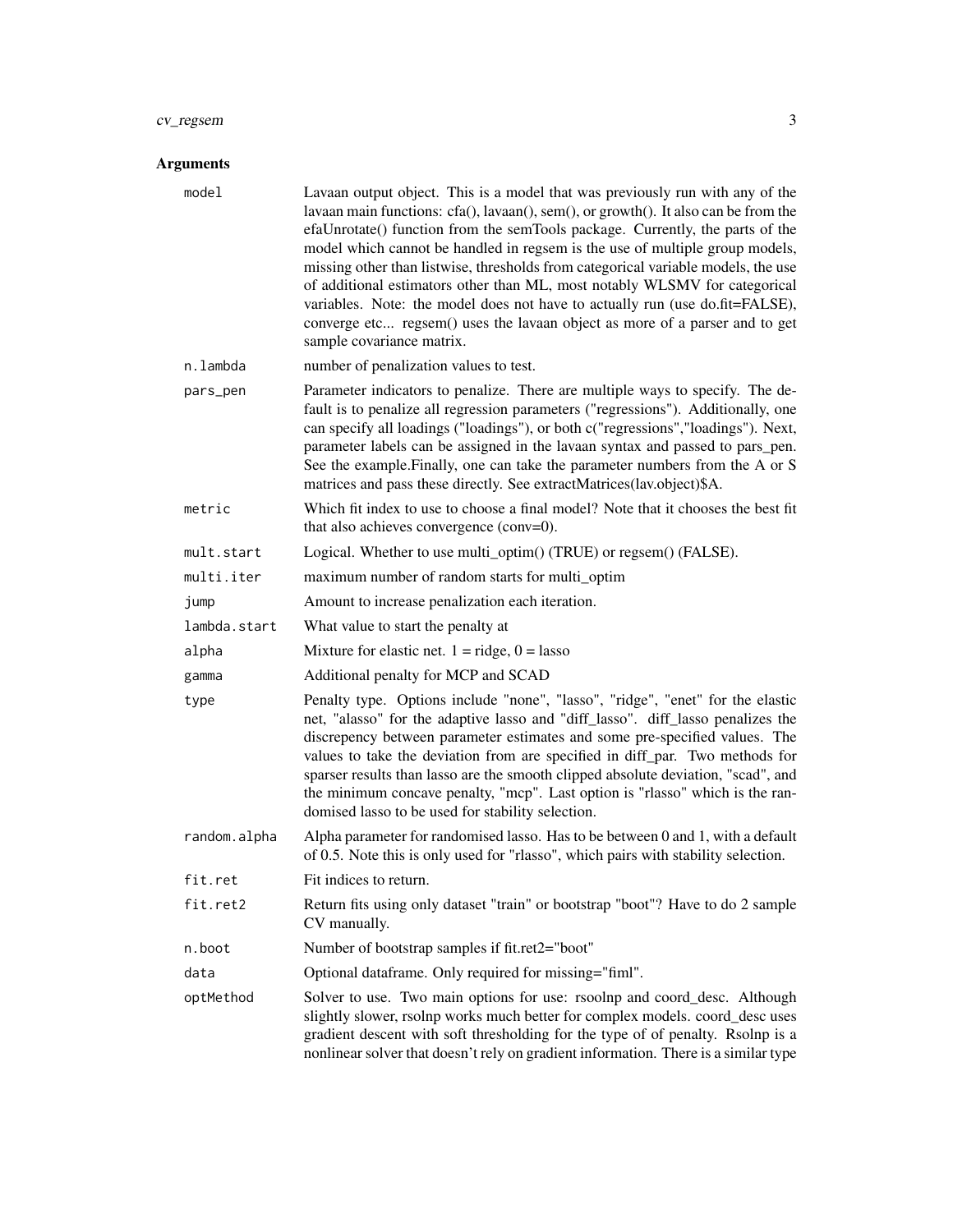|              | of solver also available for use, slsqp from the nloptr package. coord_desc can<br>also be used with hessian information, either through the use of quasi=TRUE,<br>or specifying a hess_fun. However, this option is not recommended at this time. |
|--------------|----------------------------------------------------------------------------------------------------------------------------------------------------------------------------------------------------------------------------------------------------|
| gradFun      | Gradient function to use. Recommended to use "ram", which refers to the<br>method specified in von Oertzen & Brick (2014). Only for use with optMethod="coord_desc".                                                                               |
| hessFun      | hessian function to use. Currently not recommended.                                                                                                                                                                                                |
| test.cov     | Covariance matrix from test dataset. Necessary for CV=T                                                                                                                                                                                            |
| test.n.obs   | Number of observations in test set. Used when CV=T                                                                                                                                                                                                 |
| prerun       | Logical. Use rsolnp to first optimize before passing to gradient descent? Only<br>for use with coord_desc                                                                                                                                          |
| parallel     | Logical. whether to parallelize the processes running models for all values of<br>lambda.                                                                                                                                                          |
| ncore        | Number of cores to use when parallel=TRUE                                                                                                                                                                                                          |
| Start        | type of starting values to use.                                                                                                                                                                                                                    |
| subOpt       | type of optimization to use in the optimx package.                                                                                                                                                                                                 |
| diff_par     | parameter values to deviate from.                                                                                                                                                                                                                  |
| LB.          | lower bound vector.                                                                                                                                                                                                                                |
| UB.          | upper bound vector                                                                                                                                                                                                                                 |
| par.lim      | Vector of minimum and maximum parameter estimates. Used to stop optimiza-<br>tion and move to new starting values if violated.                                                                                                                     |
| block        | Whether to use block coordinate descent                                                                                                                                                                                                            |
| full         | Whether to do full gradient descent or block                                                                                                                                                                                                       |
| calc         | Type of calc function to use with means or not. Not recommended for use.                                                                                                                                                                           |
| max.iter     | Number of iterations for coordinate descent                                                                                                                                                                                                        |
| tol          | Tolerance for coordinate descent                                                                                                                                                                                                                   |
| round        | Number of digits to round results to                                                                                                                                                                                                               |
| solver       | Whether to use solver for coord desc                                                                                                                                                                                                               |
| quasi        | Whether to use quasi-Newton                                                                                                                                                                                                                        |
| solver.maxit | Max iterations for solver in coord_desc                                                                                                                                                                                                            |
| alpha.inc    | Whether alpha should increase for coord_desc                                                                                                                                                                                                       |
| step         | Step size                                                                                                                                                                                                                                          |
| momentum     | Momentum for step sizes                                                                                                                                                                                                                            |
| step.ratio   | Ratio of step size between A and S. Logical                                                                                                                                                                                                        |
| line.search  | Use line search for optimization. Default is no, use fixed step size                                                                                                                                                                               |
|              | nlminb.control list of control values to pass to nlminb                                                                                                                                                                                            |
| warm.start   | Whether start values are based on previous iteration. This is not recommended.                                                                                                                                                                     |
| missing      | How to handle missing data. Current options are "listwise" and "fiml".                                                                                                                                                                             |
| verbose      | Print progress bar?                                                                                                                                                                                                                                |
| .            | Any additional arguments to pass to regsem() or multi_optim().                                                                                                                                                                                     |
|              |                                                                                                                                                                                                                                                    |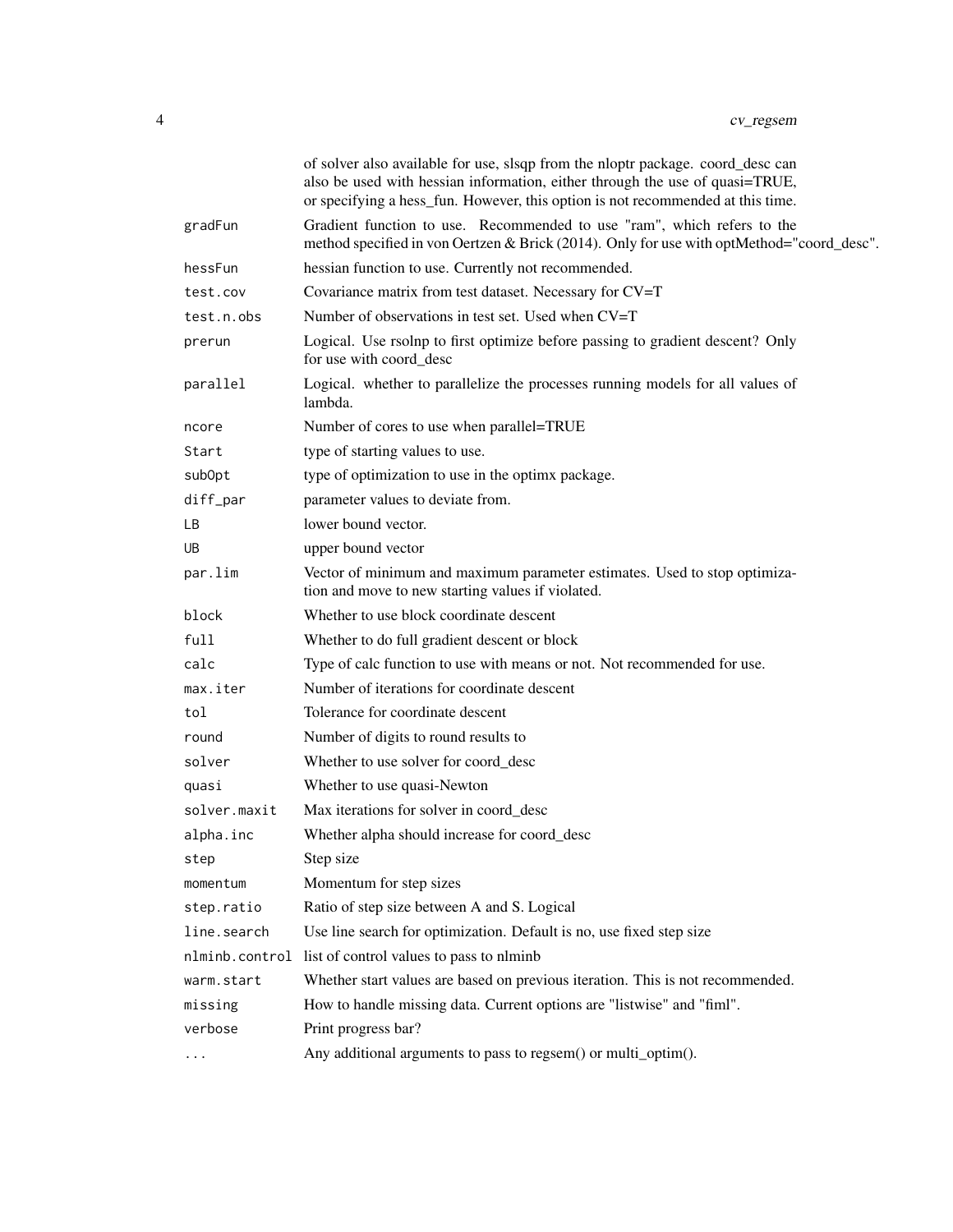# cv\_regsem 5

#### Examples

```
## Not run:
library(regsem)
# put variables on same scale for regsem
HS <- data.frame(scale(HolzingerSwineford1939[,7:15]))
mod < -f = x1 + x2 + x3 + x4 + x5 + x6 + x7 + x8 + x9outt = cfa(mod, HS)# increase to > 25
cv.out = cv_regsem(outt,type="lasso", pars_pen=c(1:2,6:8),
          n.lambda=5,jump=0.01)
# check parameter numbers
extractMatrices(outt)["A"]
# equivalent to
mod < -f =~ 1*x1 + l1*x2 + l2*x3 + l3*x4 + l4*x5 + l5*x6 + l6*x7 + l7*x8 + l8*x9
outt = cfa(mod,HS)# increase to > 25
cv.out = cv_regsem(outt, type="lasso", pars_pen=c("l1","l2","l6","l7","l8"),
         n.lambda=5,jump=0.01)
summary(cv.out)
plot(cv.out, show.minimum="BIC")
mod < -f =~ x1 + x2 + x3 + x4 + x5 + x6
outt = cfa(mod, HS)# can penalize all loadings
cv.out = cv_regsem(outt,type="lasso", pars_pen="loadings",
                 n.lambda=5,jump=0.01)
mod2 <- 'f =~ x4+x5+x3
#x1 ~ x7 + x8 + x9 + x2
x1 - fx2 - foutt2 = cfa(mod2, HS)extractMatrices(outt2)$A
# if no pars_pen specification, defaults to all
# regressions
cv.out = cv_regsem(outt2,type="lasso",
                  n.lambda=15, jump=0.03# check
cv.out$pars_pen
## End(Not run)
```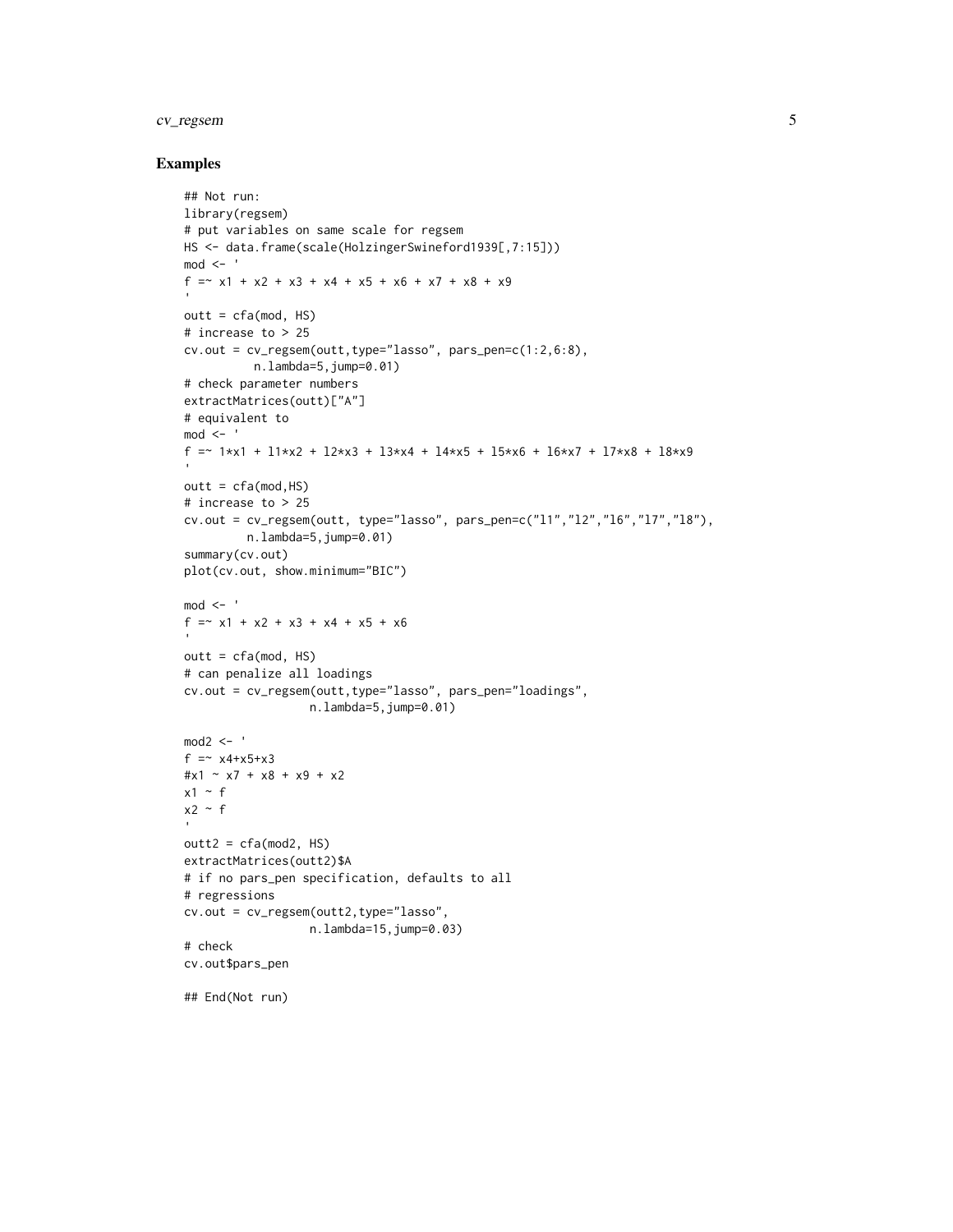<span id="page-5-0"></span>

This function perform regsem on bootstrap samples to determine the initial range for stability selection. Interquartile range of the bootstrap optimal regularization amounts are uesd as the final range.

#### Usage

det\_range(data, model, times = 50, ...)

#### Arguments

| data     | data frame                                                   |
|----------|--------------------------------------------------------------|
| model    | lavaan output object.                                        |
| times    | number of bootstrap samples used.                            |
| $\cdots$ | Any additional arguments to pass to regsem() or cv_regsem(). |

### Value

result the lambda values and the upper bound and lower bound of the interquartile range.

| det_range_par | Determine the initial range for stability selection, parallel version |  |
|---------------|-----------------------------------------------------------------------|--|
|---------------|-----------------------------------------------------------------------|--|

# Description

This function perform regsem on bootstrap samples to determine the initial range for stability selection. Interquartile range of the bootstrap optimal regularization amounts are uesd as the final range. Parallelization is used to achieve faster performance.

#### Usage

```
det_range_par(data, model, times = 50, ...)
```
#### Arguments

| data      | data frame                                                   |
|-----------|--------------------------------------------------------------|
| model     | lavaan output object.                                        |
| times     | number of bootstrap samples used.                            |
| $\ddotsc$ | Any additional arguments to pass to regsem() or cv_regsem(). |

# Value

result the lambda values and the upper bound and lower bound of the interquartile range.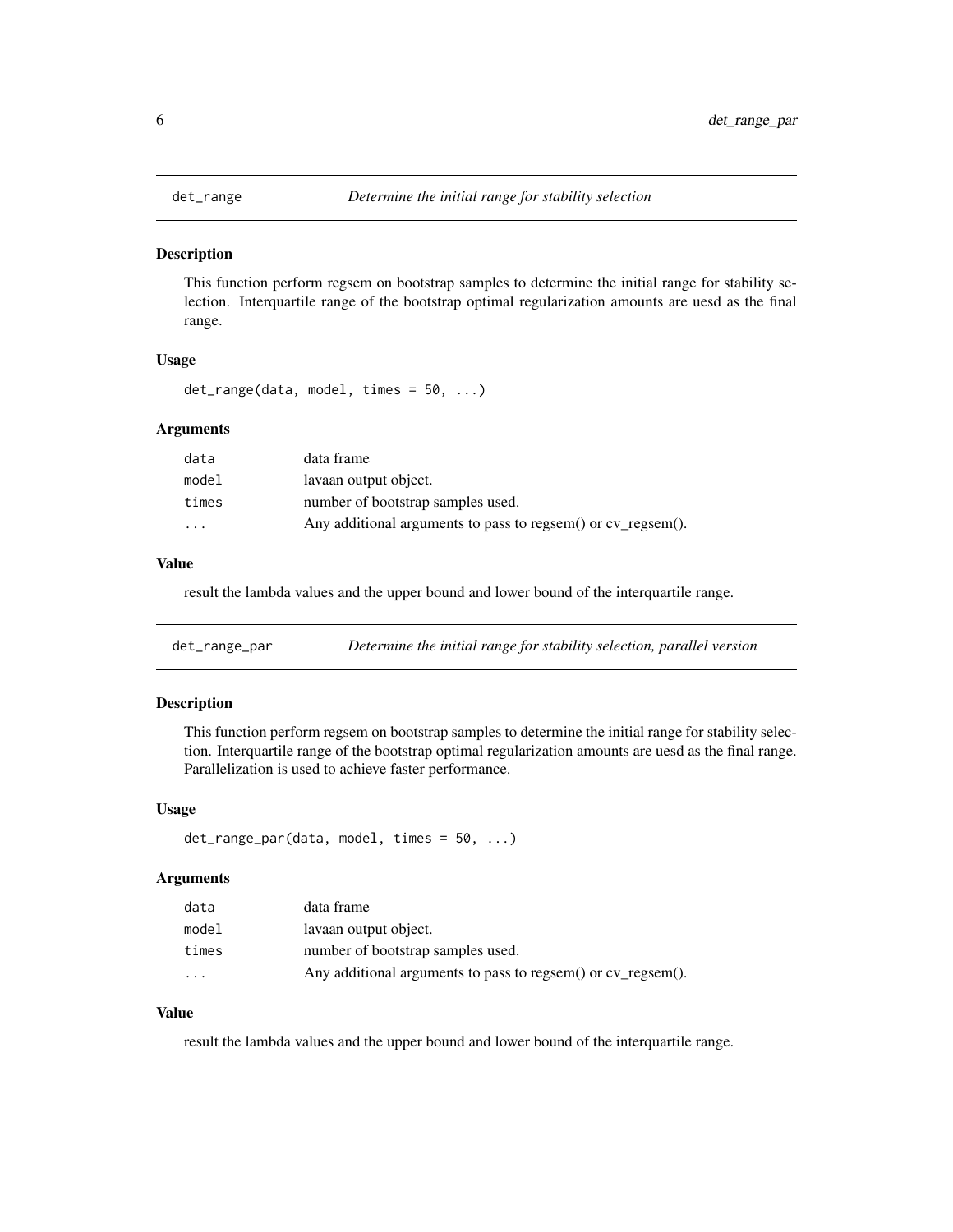<span id="page-6-0"></span>efaModel *Generates an EFA model to be used by lavaan and regsem Function created by Florian Scharf for the paper Should regularization replace simple structure rotation in Exploratory Factor Analysis – Scharf & Nestler (in press at SEM)*

### **Description**

Generates an EFA model to be used by lavaan and regsem Function created by Florian Scharf for the paper Should regularization replace simple structure rotation in Exploratory Factor Analysis – Scharf & Nestler (in press at SEM)

#### Usage

```
efaModel(nFactors, variables)
```
#### Arguments

| nFactors  | Number of latent factors to generate.       |
|-----------|---------------------------------------------|
| variables | Names of variables to be used as indicators |

#### Examples

```
## Not run:
HS <- data.frame(scale(HolzingerSwineford1939[,7:15]))
# Note to find number of factors, recommended to use
# fa.parallel() from the psych package
# using the wrong number of factors can distort the results
mod = efaModel(3, colnames(HS))
semFit = sem(mod, data = HS, int.ov.free = FALSE, int.lv.free = FALSE,
            std.lv = TRUE, std.ov = TRUE, auto.fix.single = FALSE, se = "none")
# note it requires smaller penalties than other applications
reg.out2 = cv_regsem(model = semFit, pars_pen = "loadings",
                    mult.start = TRUE, multi.iter = 10,
                    n.lambda = 100, type = "lasso", jump = 10^-5, lambda.start = 0.001)
reg.out2
plot(reg.out2) # note that the solution jumps around -- make sure best fit makes sense
## End(Not run)
```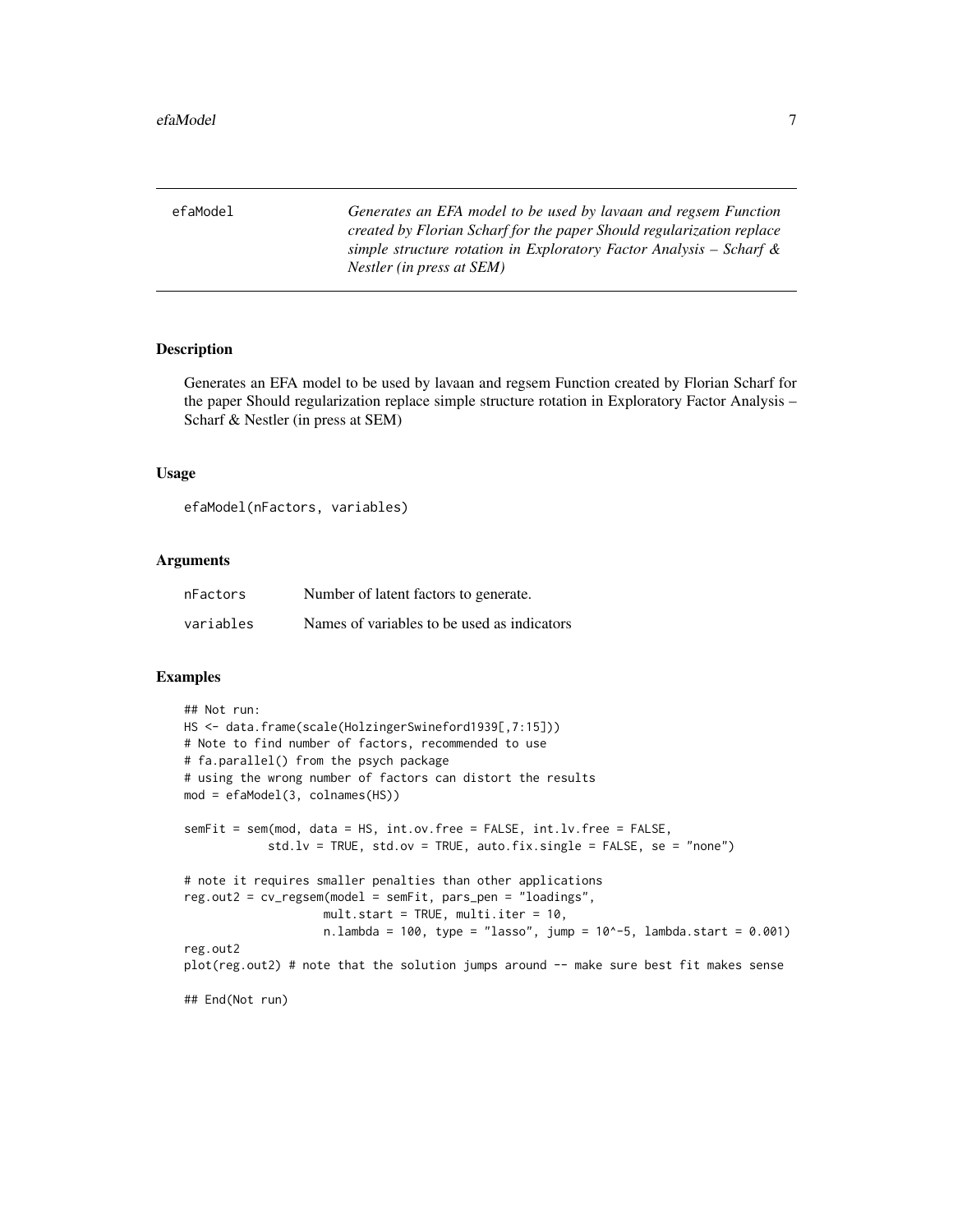<span id="page-7-0"></span>

This function extracts RAM matrices from a lavaan object.

#### Usage

```
extractMatrices(model)
```
# Arguments

model Lavaan model object.

# Value

The RAM matrices from model.

#### Examples

```
library(lavaan)
data(HolzingerSwineford1939)
HS.model \leftarrow ' visual =~ x1 + x2 + x3
textual = x4 + x5 + x6speed =~x7 + x8 + x9mod <- cfa(HS.model, data=HolzingerSwineford1939)
mats = extractMatrices(mod)
```
fit\_indices *Calculates the fit indices*

# Description

Calculates the fit indices

### Usage

```
fit_indices(model, CV = F, CovMat = NULL, data = NULL,
 n.obs = NULL)
```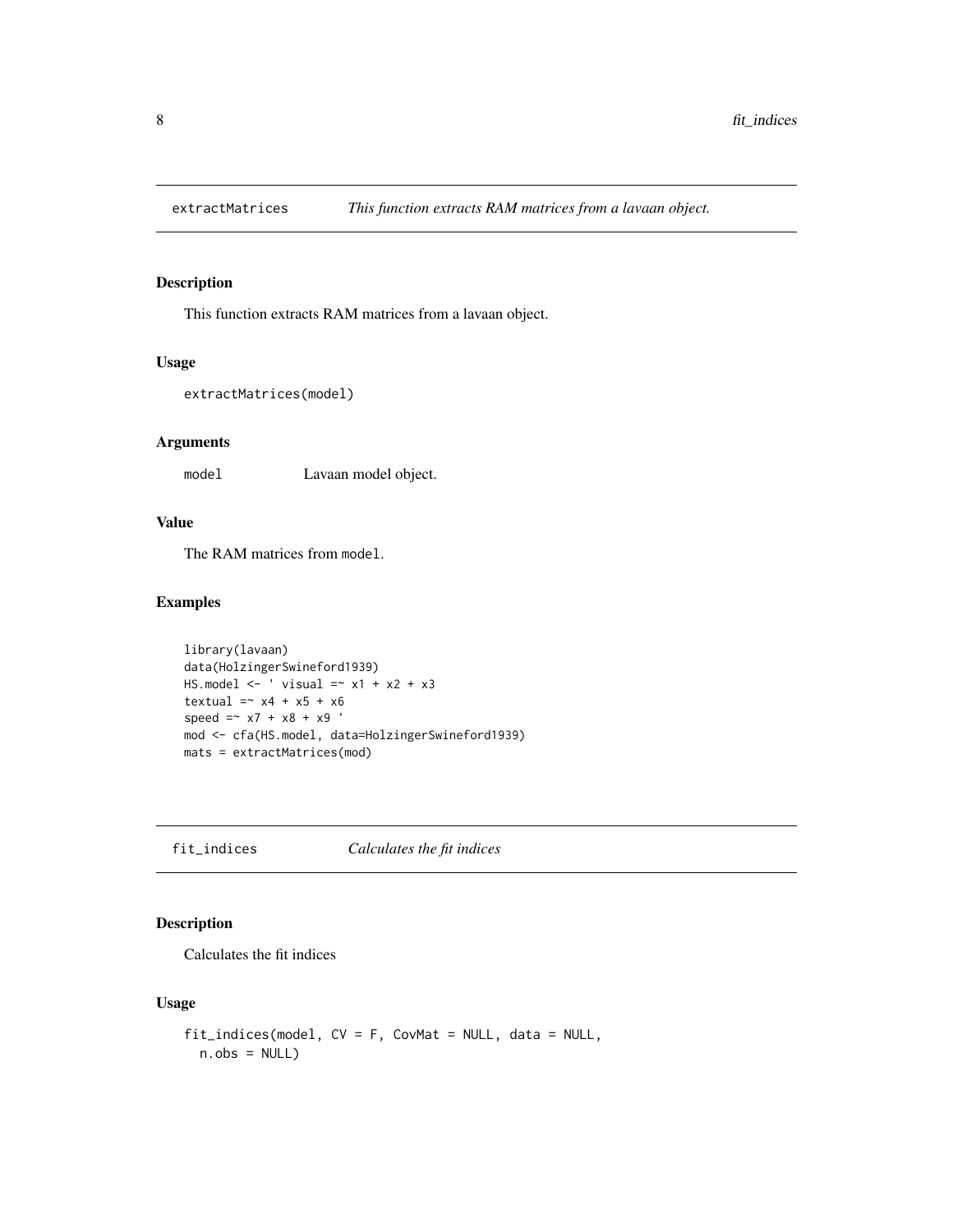#### <span id="page-8-0"></span>multi\_optim 9

#### **Arguments**

| model  | regsem model object.                                                                                                                                                                                                               |
|--------|------------------------------------------------------------------------------------------------------------------------------------------------------------------------------------------------------------------------------------|
| CV     | cross-validation. Note that this requires splitting the dataset into a training and<br>test set prior to running the model. The model should be run on the training set,<br>with the test set held out and then passed to CovMat=. |
| CovMat | If CV=T then test covariance matrix must be supplied. Note That this should be<br>done before running the lavaan model and should not overlap with the data or<br>covariance matrix used to run the model.                         |
| data   | supply the dataset?                                                                                                                                                                                                                |
| n.obs  | Number of observations in the test set for CV.                                                                                                                                                                                     |
|        |                                                                                                                                                                                                                                    |

#### Examples

## Not run: fit\_indices()

## End(Not run)

<span id="page-8-1"></span>multi\_optim *Multiple starts for Regularized Structural Equation Modeling*

#### Description

Multiple starts for Regularized Structural Equation Modeling

#### Usage

```
multi_optim(model, max.try = 10, lambda = 0, alpha = 0.5,
  gamma = 3.7, random.alpha = 0.5, LB = -Inf, UB = Inf,
 par.lim = c(-Inf, Inf), block = TRUE, full = TRUE,type = "lasso", optMethod = "rsolnp", gradFun = "ram",
 pars_pen = "regressions", diff_par = NULL, hessFun = "none",
  tol = 1e-05, round = 3, solver = FALSE, quasi = FALSE,
  solver.maxit = 50000, alpha.inc = FALSE, line.search = FALSE,
 prerun = FALSE, step = 0.1, momentum = FALSE, step.ratio = FALSE,
  verbose = FALSE, warm.start = FALSE, Start2 = NULL,
  nlminb.control = NULL, max.iter = 500)
```
#### Arguments

model Lavaan output object. This is a model that was previously run with any of the lavaan main functions: cfa(), lavaan(), sem(), or growth(). It also can be from the efaUnrotate() function from the semTools package. Currently, the parts of the model which cannot be handled in regsem is the use of multiple group models, missing other than listwise, thresholds from categorical variable models, the use of additional estimators other than ML, most notably WLSMV for categorical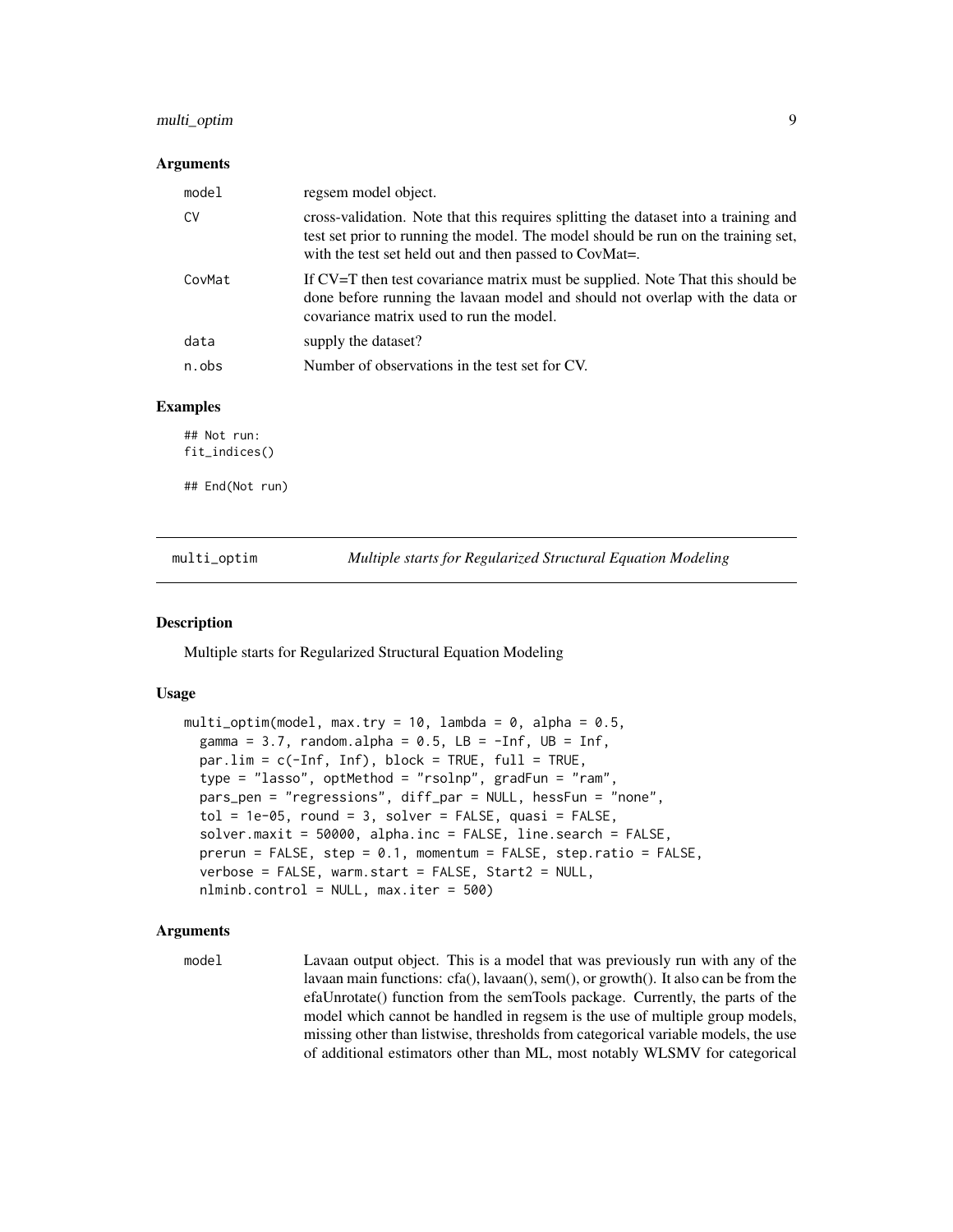|              | variables. Note: the model does not have to actually run (use do.fit=FALSE),<br>converge etc regsem() uses the lavaan object as more of a parser and to get<br>sample covariance matrix.                                                                                                                                                                                                                                                                                                                                                                                                                          |
|--------------|-------------------------------------------------------------------------------------------------------------------------------------------------------------------------------------------------------------------------------------------------------------------------------------------------------------------------------------------------------------------------------------------------------------------------------------------------------------------------------------------------------------------------------------------------------------------------------------------------------------------|
| max.try      | number of starts to try before convergence.                                                                                                                                                                                                                                                                                                                                                                                                                                                                                                                                                                       |
| lambda       | Penalty value. Note: higher values will result in additional convergence issues.                                                                                                                                                                                                                                                                                                                                                                                                                                                                                                                                  |
| alpha        | Mixture for elastic net.                                                                                                                                                                                                                                                                                                                                                                                                                                                                                                                                                                                          |
| gamma        | Additional penalty for MCP and SCAD                                                                                                                                                                                                                                                                                                                                                                                                                                                                                                                                                                               |
| random.alpha | Alpha parameter for randomised lasso. Has to be between 0 and 1, with a default<br>of 0.5. Note this is only used for "rlasso", which pairs with stability selection.                                                                                                                                                                                                                                                                                                                                                                                                                                             |
| LB           | lower bound vector. Note: This is very important to specify when using regular-<br>ization. It greatly increases the chances of converging.                                                                                                                                                                                                                                                                                                                                                                                                                                                                       |
| UB           | Upper bound vector                                                                                                                                                                                                                                                                                                                                                                                                                                                                                                                                                                                                |
| par.lim      | Vector of minimum and maximum parameter estimates. Used to stop optimiza-<br>tion and move to new starting values if violated.                                                                                                                                                                                                                                                                                                                                                                                                                                                                                    |
| block        | Whether to use block coordinate descent                                                                                                                                                                                                                                                                                                                                                                                                                                                                                                                                                                           |
| full         | Whether to do full gradient descent or block                                                                                                                                                                                                                                                                                                                                                                                                                                                                                                                                                                      |
| type         | Penalty type. Options include "none", "lasso", "enet" for the elastic net, "alasso"<br>for the adaptive lasso and "diff_lasso". If ridge penalties are desired, use type="enet"<br>and alpha=1. diff_lasso penalizes the discrepency between parameter estimates<br>and some pre-specified values. The values to take the deviation from are spec-<br>ified in diff_par. Two methods for sparser results than lasso are the smooth<br>clipped absolute deviation, "scad", and the minimum concave penalty, "mcp".<br>Last option is "rlasso" which is the randomised lasso to be used for stability<br>selection. |
| optMethod    | Solver to use. Two main options for use: rsoolnp and coord_desc. Although<br>slightly slower, rsolnp works much better for complex models. coord_desc uses<br>gradient descent with soft thresholding for the type of of penalty. Rsolnp is a<br>nonlinear solver that doesn't rely on gradient information. There is a similar type<br>of solver also available for use, slsqp from the nloptr package. coord_desc can<br>also be used with hessian information, either through the use of quasi=TRUE,<br>or specifying a hess_fun. However, this option is not recommended at this time.                        |
| gradFun      | Gradient function to use. Recommended to use "ram", which refers to the<br>method specified in von Oertzen & Brick (2014). Only for use with optMethod="coord_desc".                                                                                                                                                                                                                                                                                                                                                                                                                                              |
| pars_pen     | Parameter indicators to penalize. There are multiple ways to specify. The de-<br>fault is to penalize all regression parameters ("regressions"). Additionally, one<br>can specify all loadings ("loadings"), or both c("regressions","loadings"). Next,<br>parameter labels can be assigned in the lavaan syntax and passed to pars_pen.<br>See the example. Finally, one can take the parameter numbers from the A or S<br>matrices and pass these directly. See extractMatrices(lav.object)\$A.                                                                                                                 |
| diff_par     | Parameter values to deviate from. Only used when type="diff_lasso".                                                                                                                                                                                                                                                                                                                                                                                                                                                                                                                                               |
| hessFun      | Hessian function to use. Currently not recommended.                                                                                                                                                                                                                                                                                                                                                                                                                                                                                                                                                               |
| tol          | Tolerance for coordinate descent                                                                                                                                                                                                                                                                                                                                                                                                                                                                                                                                                                                  |
| round        | Number of digits to round results to                                                                                                                                                                                                                                                                                                                                                                                                                                                                                                                                                                              |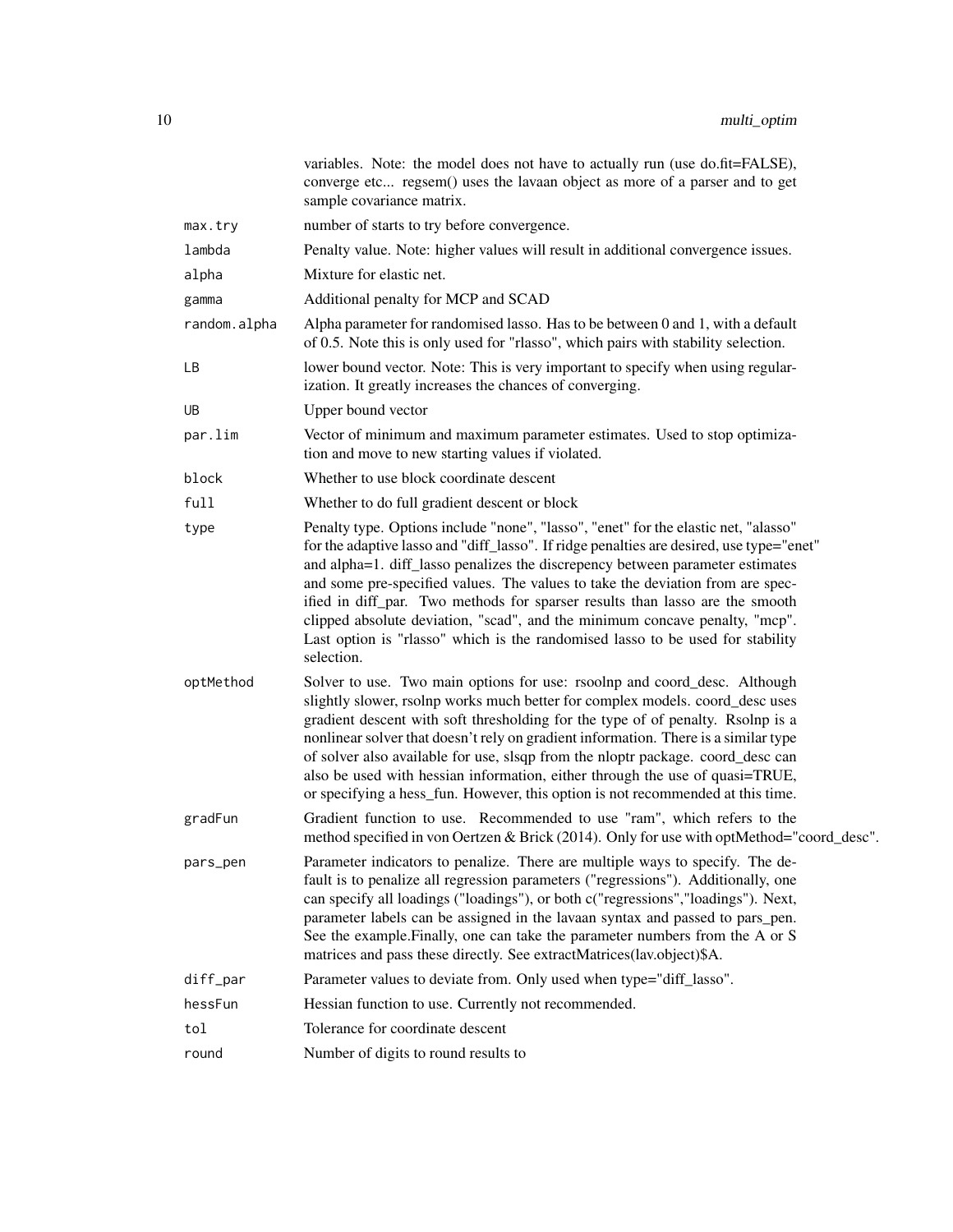| solver       | Whether to use solver for coord_desc                                                                       |
|--------------|------------------------------------------------------------------------------------------------------------|
| quasi        | Whether to use quasi-Newton. Currently not recommended.                                                    |
| solver.maxit | Max iterations for solver in coord_desc                                                                    |
| alpha.inc    | Whether alpha should increase for coord_desc                                                               |
| line.search  | Use line search for optimization. Default is no, use fixed step size                                       |
| prerun       | Logical. Use rsolnp to first optimize before passing to gradient descent? Only<br>for use with coord_desc. |
| step         | Step size                                                                                                  |
| momentum     | Momentum for step sizes                                                                                    |
| step.ratio   | Ratio of step size between A and S. Logical                                                                |
| verbose      | Whether to print iteration number.                                                                         |
| warm.start   | Whether start values are based on previous iteration. This is not recommended.                             |
| Start2       | Provided starting values. Not required                                                                     |
|              | nlminb.control list of control values to pass to nlminb                                                    |
| max.iter     | Number of iterations for coordinate descent                                                                |

# Examples

```
## Not run:
# Note that this is not currently recommended. Use cv_regsem() instead
library(regsem)
# put variables on same scale for regsem
HS <- data.frame(scale(HolzingerSwineford1939[ ,7:15]))
mod < -f =~ x1 + x2 + x3 + x4 + x5 + x6 + x7 + x8 + x9
outt = cfa(mod, HS, meanstructure=TRUE)
fit1 <- multi_optim(outt, max.try=40,
                   lambda=0.1, type="lasso")
# growth model
model <- ' i =~ 1*t1 + 1*t2 + 1*t3 + 1*t4
          s = -0*t1 + s1*t2 + s2*t3 + 3*t4fit <- growth(model, data=Demo.growth)
summary(fit)
fitmeasures(fit)
fit3 <- multi_optim(fit, lambda=0.2, type="lasso")
summary(fit3)
```
## End(Not run)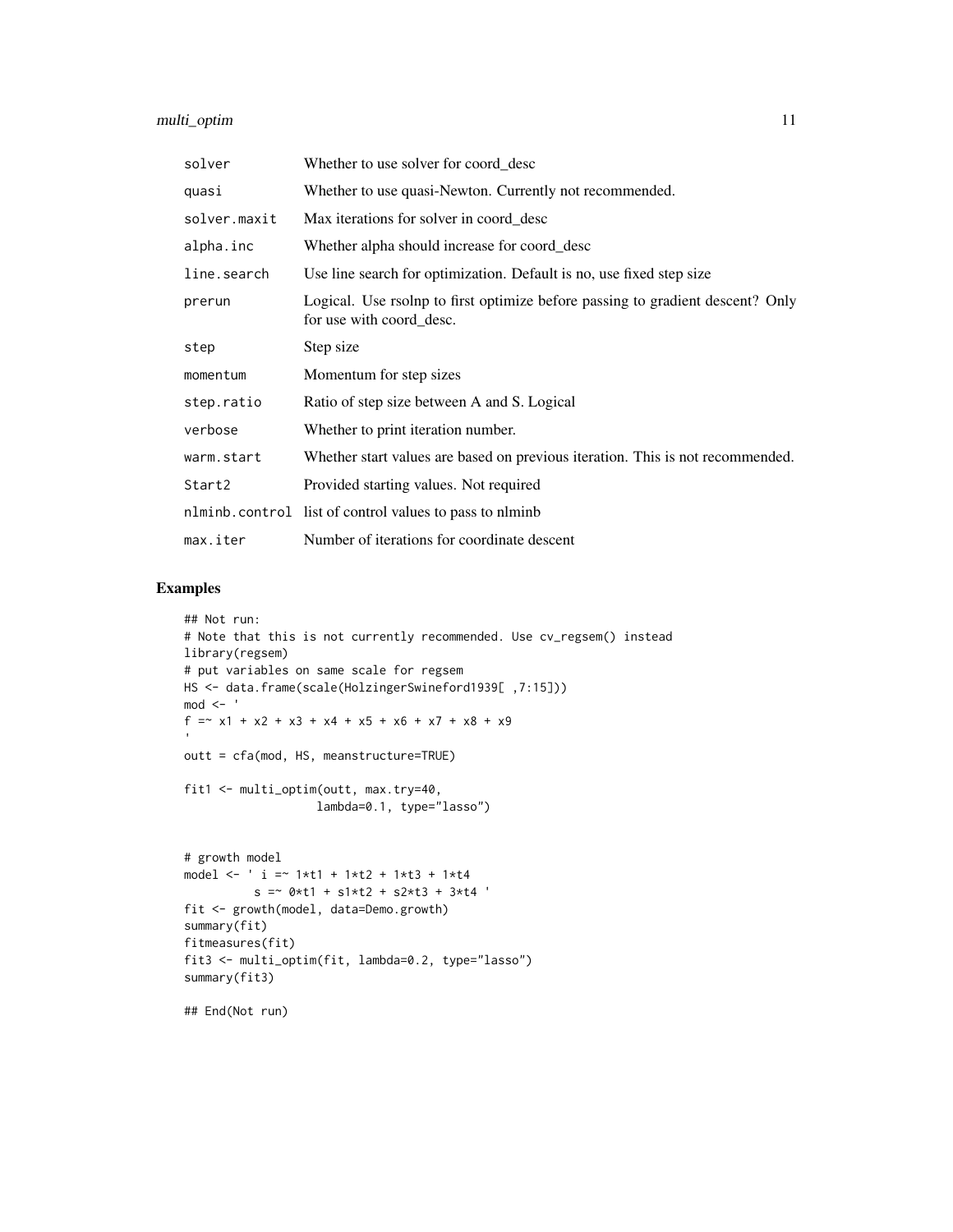<span id="page-11-0"></span>12 pen\_mod

# Description

Takes either a vector of parameter ids or a vector of named parameters and returns a vector of parameter ids

#### Usage

parse\_parameters(x, model)

# Arguments

| $\boldsymbol{\mathsf{x}}$ | Parameter labels |
|---------------------------|------------------|
| model                     | Lavaan model     |

#### Value

NULL if undefined input. Else vector of parameter ids

| pen_mod | Penalized model syntax. |  |
|---------|-------------------------|--|
|---------|-------------------------|--|

# Description

This function create a lavaan model syntax with paths corresponding to paremeters penalized to 0 removed.

#### Usage

pen\_mod(model, nm = NULL, pars\_pen = NULL)

# Arguments

| model    | lavaan output object.                                                                                      |
|----------|------------------------------------------------------------------------------------------------------------|
| nm       | names(regsemOutput\$coefficients).                                                                         |
| pars_pen | a vector of numbers corresponding to paths to be removed (same sequence as<br>regsemOutput\$coefficients). |

# Value

new.mod new model in lavaan syntax.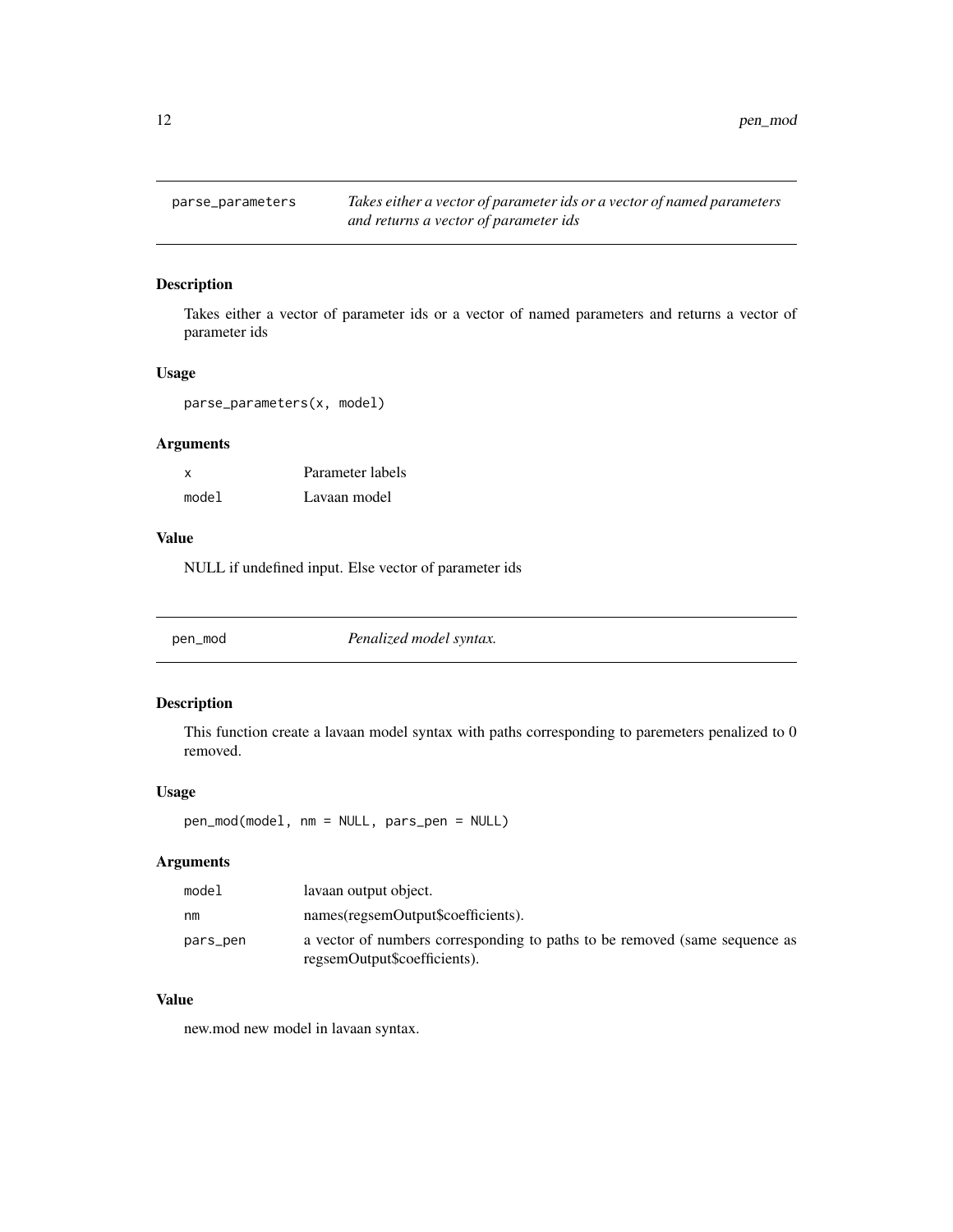<span id="page-12-0"></span>

Plot function for cv\_regsem

# Usage

```
## S3 method for class 'cvregsem'
plot(x, ..., pars = NULL, show.minimum = "BIC",col = NULL, type = "l", lwd = 3, h_line = 0, lty = 1,
 xlab = NULL, ylab = NULL, legend.x = NULL, legend.y = NULL,
  legend.cex = 1, legend.bg = par("bg"), grey.out = FALSE)
```

| x            | An x from cv_regsem.                                                                                    |
|--------------|---------------------------------------------------------------------------------------------------------|
| $\cdots$     | Other arguments.                                                                                        |
| pars         | Which parameters to plot                                                                                |
| show.minimum | What fit index to use                                                                                   |
| col          | A specification for the default plotting color.                                                         |
| type         | what type of plot should be drawn. Possible types are "p" for points, "I" for<br>lines, or "b" for both |
| lwd          | line width                                                                                              |
| h_line       | Where to draw horizontal line                                                                           |
| $1$ ty       | line type                                                                                               |
| xlab         | X axis label                                                                                            |
| ylab         | Y axis label                                                                                            |
| legend.x     | x-coordinate of legend. See ?legend                                                                     |
| legend.y     | y-coordinate of legend. See ?legend                                                                     |
| legend.cex   | cex of legend. See ?legend                                                                              |
| legend.bg    | legend background color. See ?legend                                                                    |
| grey.out     | Add grey to background                                                                                  |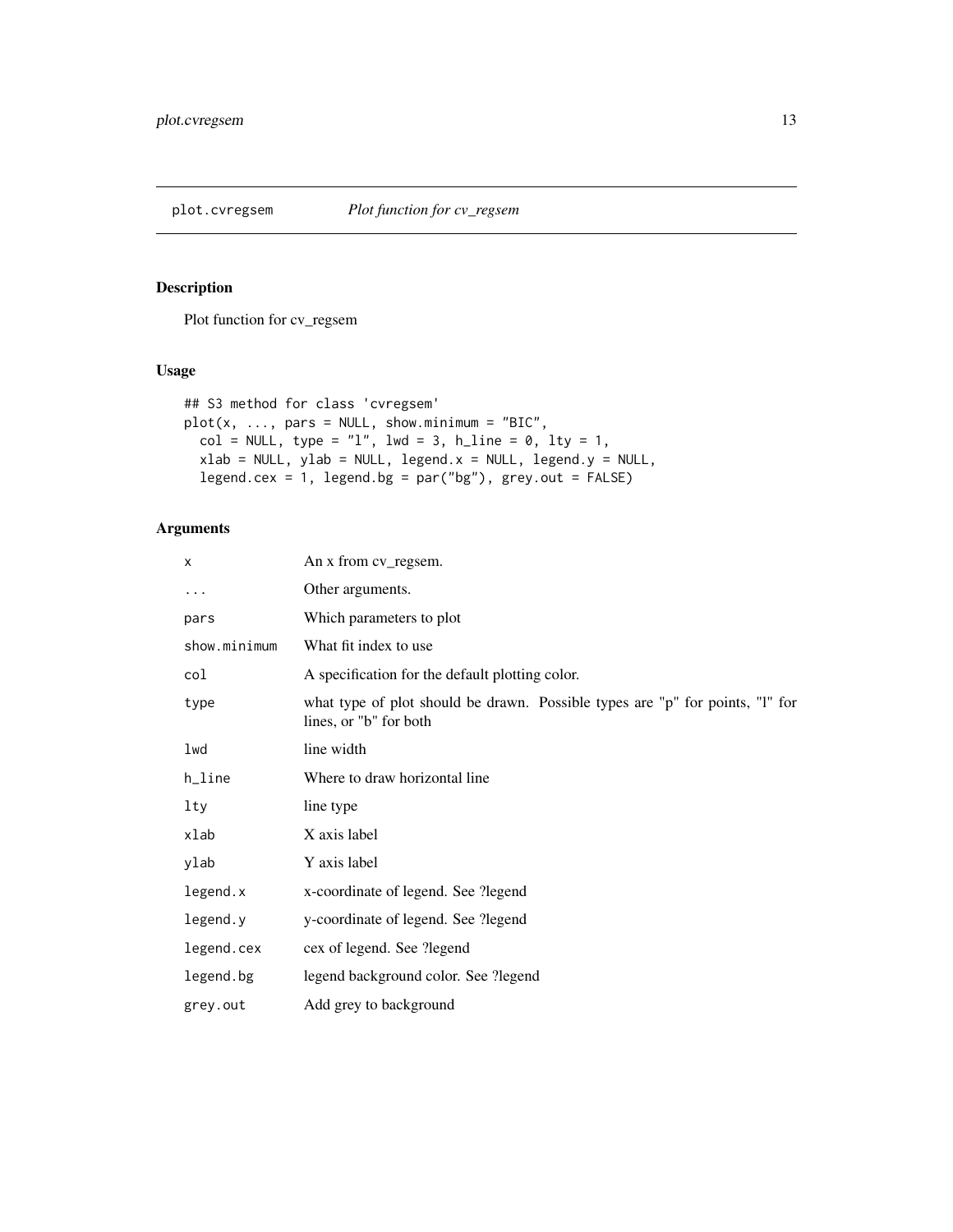<span id="page-13-0"></span>

Calculates the objective function values.

#### Usage

```
rcpp_fit_fun(ImpCov, SampCov, type2, lambda, gamma, pen_vec, pen_diff,
 e_alpha, rlasso_pen)
```
# Arguments

| ImpCov     | expected covariance matrix.              |
|------------|------------------------------------------|
| SampCov    | Sample covariance matrix.                |
| type2      | penalty type.                            |
| lambda     | penalty value.                           |
| gamma      | additional penalty for mcp and scad      |
| pen_vec    | vector of penalized parameters.          |
| pen_diff   | Vector of values to take deviation from. |
| e_alpha    | Alpha for elastic net                    |
| rlasso_pen | Alpha for rlasso2                        |

rcpp\_grad\_ram *Calculates the gradient vector based on Von Oertzen \& Brick, 2014*

# Description

Calculates the gradient vector based on Von Oertzen \& Brick, 2014

#### Usage

```
rcpp_grad_ram(par, ImpCov, SampCov, Areg, Sreg, A, S, F, lambda, type2,
 pen_vec, diff_par)
```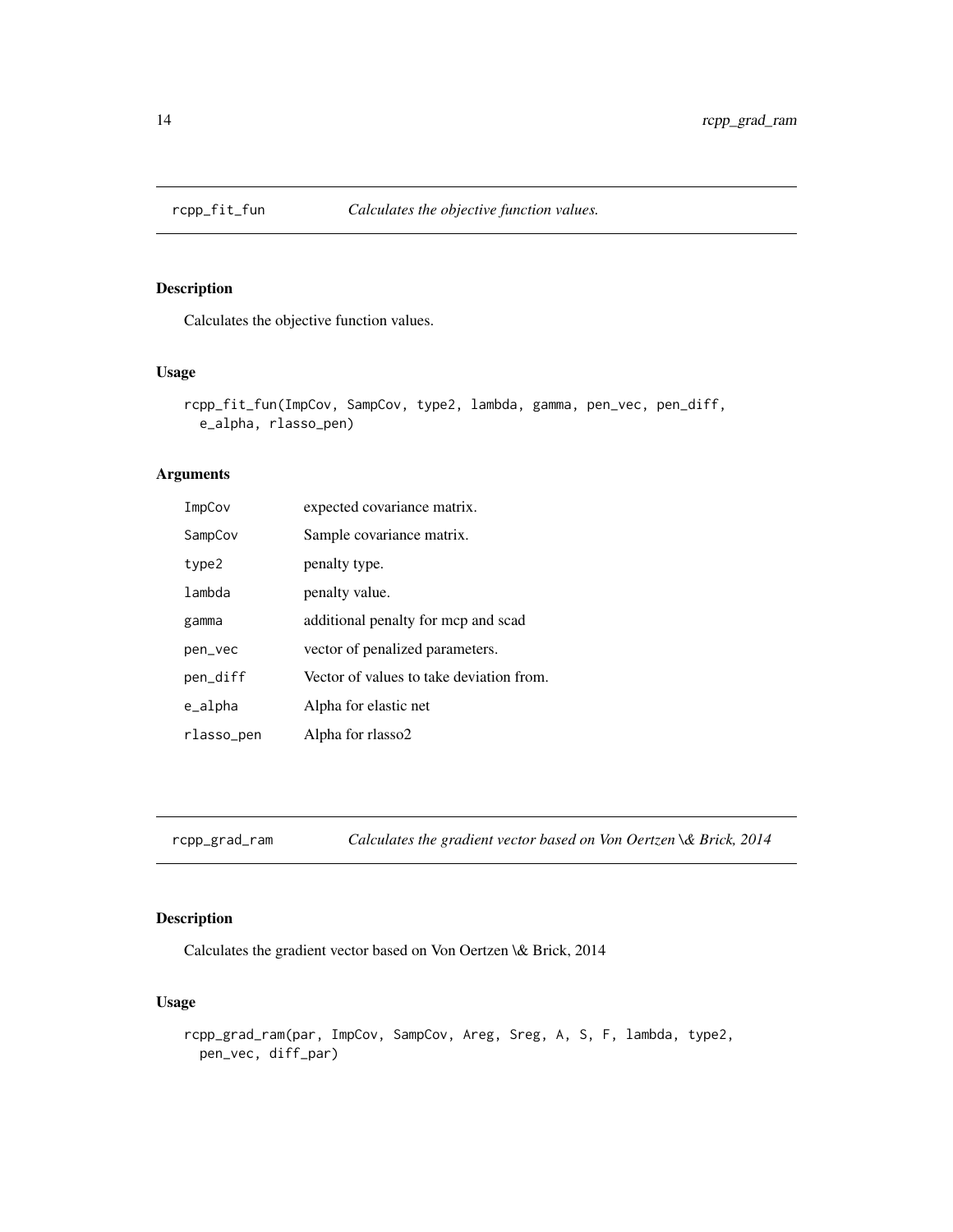# <span id="page-14-0"></span>rcpp\_quasi\_calc 15

# Arguments

| par      | vector with parameters.                    |
|----------|--------------------------------------------|
| ImpCov   | expected covariance matrix.                |
| SampCov  | Sample covariance matrix.                  |
| Areg     | A matrix with current parameter estimates. |
| Sreg     | S matrix with current parameter estimates. |
| A        | A matrix with parameter labels.            |
| S        | S matrix with parameter labels.            |
| F        | F matrix.                                  |
| lambda   | penalty value.                             |
| type2    | penalty type.                              |
| pen_vec  | parameter indicators to be penalized.      |
| diff_par | parameter values to take deviations from.  |

rcpp\_quasi\_calc *Compute quasi Hessian*

# Description

Compute quasi Hessian

# Usage

rcpp\_quasi\_calc(I, s, y, H)

|   | identity matrix.  |
|---|-------------------|
| S | s vector.         |
| y | y vector.         |
|   | previous Hessian. |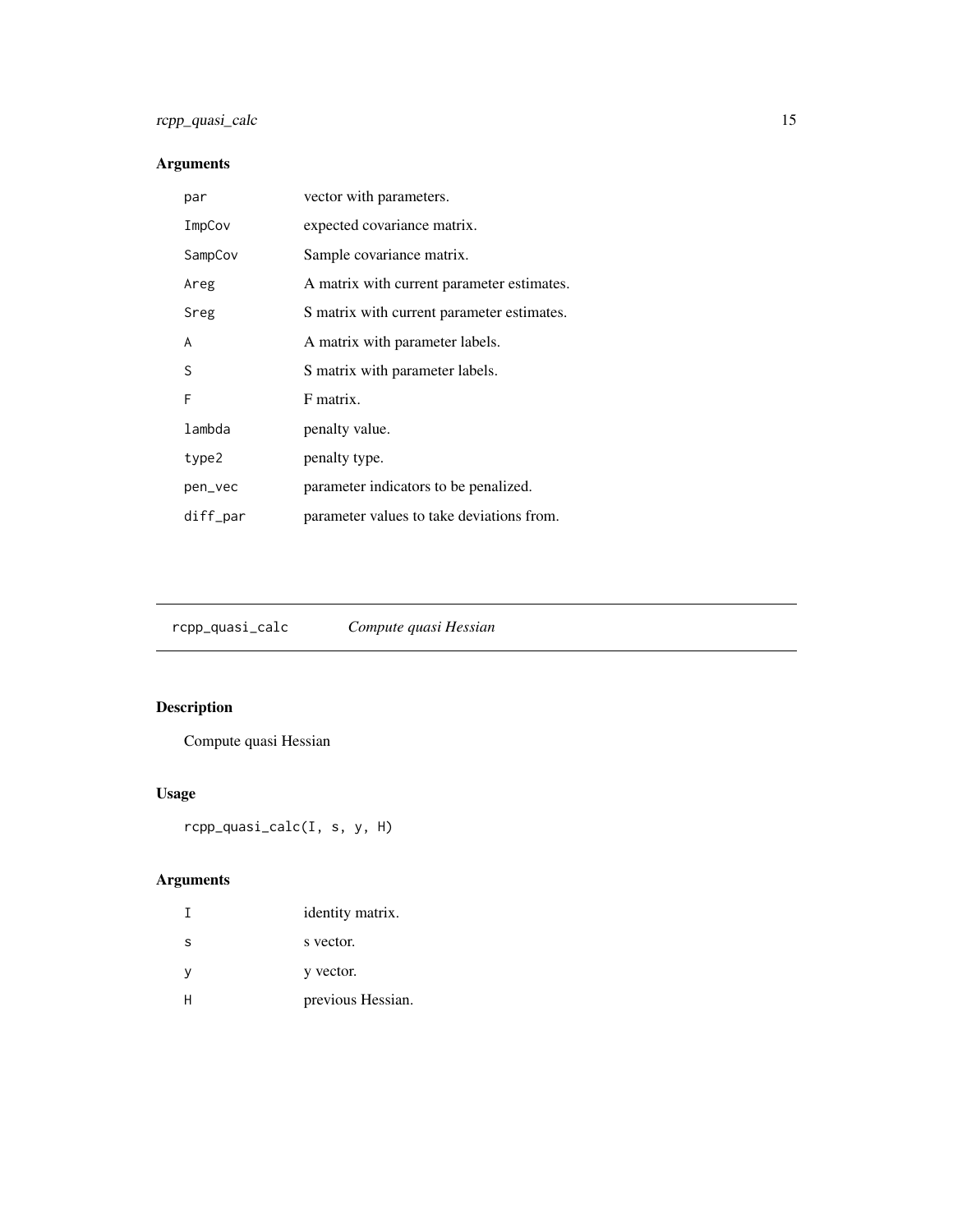<span id="page-15-0"></span>

Take RAM matrices, multiplies, and returns Implied Covariance matrix.

# Usage

rcpp\_RAMmult(par, A, S, S\_fixed, A\_fixed, A\_est, S\_est, F, I)

#### Arguments

| par     | parameter estimates.               |
|---------|------------------------------------|
| A       | A matrix with parameter labels.    |
| S       | S matrix with parameter labels.    |
| S fixed | S matrix with fixed indicators.    |
| A fixed | A matrix with fixed indicators.    |
| A est   | A matrix with parameter estimates. |
| S_est   | S matrix with parameter estimates. |
| F       | F matrix.                          |
|         | Diagonal matrix of ones.           |
|         |                                    |

regsem *Regularized Structural Equation Modeling. Tests a single penalty. For testing multiple penalties, see cv\_regsem().*

#### Description

Regularized Structural Equation Modeling. Tests a single penalty. For testing multiple penalties, see cv\_regsem().

#### Usage

```
regsem(model, lambda = 0, alpha = 0.5, gamma = 3.7, type = "lasso",
  random.alpha = 0.5, data = NULL, optMethod = "rsolnp",
  estimator = "ML", gradFun = "ram", hessFun = "none",
 prerun = FALSE, parallel = "no", Start = "lavaan",
  subOpt = "nlminb", longMod = F, pars_pen = "regressions",
  diff_par = NULL, LB = -Inf, UB = Inf, par.lim = c(-Inf), Inf),
 block = TRUE, full = TRUE, calc = "normal", max.iter = 500,
  tol = 1e-05, round = 3, solver = FALSE, quasi = FALSE,
  solver.maxit = 5, alpha.inc = FALSE, line.search = FALSE,
  step = 0.1, momentum = FALSE, step.ratio = FALSE,
  nlminb.control = list(), missing = "listwise")
```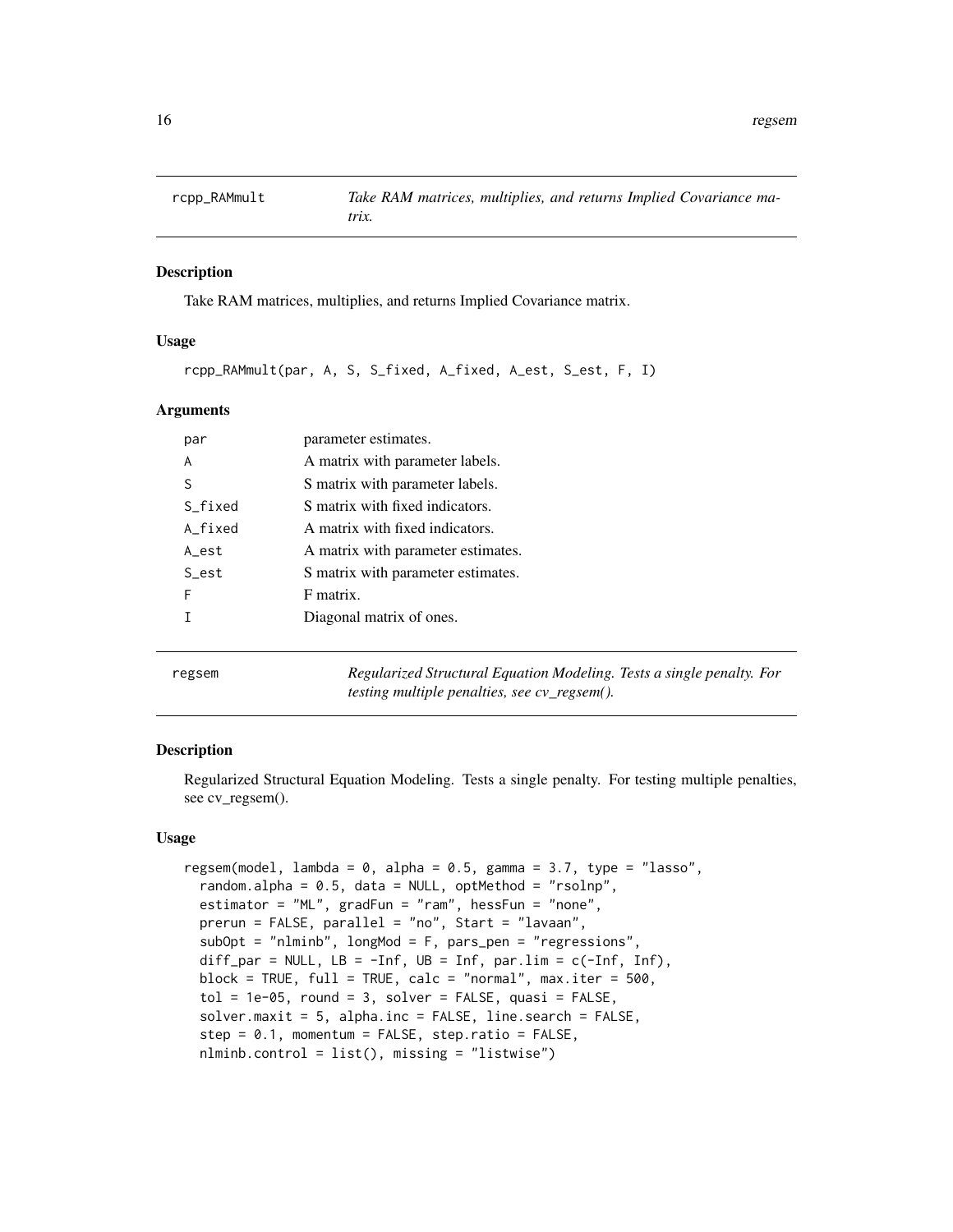#### <span id="page-16-0"></span>regsem and the set of the set of the set of the set of the set of the set of the set of the set of the set of the set of the set of the set of the set of the set of the set of the set of the set of the set of the set of th

| model        | Lavaan output object. This is a model that was previously run with any of the<br>lavaan main functions: cfa(), lavaan(), sem(), or growth(). It also can be from the<br>efaUnrotate() function from the semTools package. Currently, the parts of the<br>model which cannot be handled in regsem is the use of multiple group models,<br>missing other than listwise, thresholds from categorical variable models, the use<br>of additional estimators other than ML, most notably WLSMV for categorical<br>variables. Note: the model does not have to actually run (use do.fit=FALSE),<br>converge etc regsem() uses the lavaan object as more of a parser and to get<br>sample covariance matrix. |
|--------------|------------------------------------------------------------------------------------------------------------------------------------------------------------------------------------------------------------------------------------------------------------------------------------------------------------------------------------------------------------------------------------------------------------------------------------------------------------------------------------------------------------------------------------------------------------------------------------------------------------------------------------------------------------------------------------------------------|
| lambda       | Penalty value. Note: higher values will result in additional convergence is-<br>sues. If using values $> 0.1$ , it is recommended to use mutli_optim() instead. See<br>multi_optim for more detail.                                                                                                                                                                                                                                                                                                                                                                                                                                                                                                  |
| alpha        | Mixture for elastic net. $1 =$ ridge, $0 =$ lasso                                                                                                                                                                                                                                                                                                                                                                                                                                                                                                                                                                                                                                                    |
| gamma        | Additional penalty for MCP and SCAD                                                                                                                                                                                                                                                                                                                                                                                                                                                                                                                                                                                                                                                                  |
| type         | Penalty type. Options include "none", "lasso", "enet" for the elastic net, "alasso"<br>for the adaptive lasso and "diff_lasso". If ridge penalties are desired, use type="enet"<br>and alpha=1. diff_lasso penalizes the discrepency between parameter estimates<br>and some pre-specified values. The values to take the deviation from are spec-<br>ified in diff_par. Two methods for sparser results than lasso are the smooth<br>clipped absolute deviation, "scad", and the minimum concave penalty, "mcp".<br>Last option is "rlasso" which is the randomised lasso to be used for stability<br>selection.                                                                                    |
| random.alpha | Alpha parameter for randomised lasso. Has to be between 0 and 1, with a default<br>of 0.5. Note this is only used for "rlasso", which pairs with stability selection.                                                                                                                                                                                                                                                                                                                                                                                                                                                                                                                                |
| data         | Optional dataframe. Only required for missing="fiml" which is not currently<br>working.                                                                                                                                                                                                                                                                                                                                                                                                                                                                                                                                                                                                              |
| optMethod    | Solver to use. Two main options for use: rsoolnp and coord_desc. Although<br>slightly slower, rsolnp works much better for complex models. coord_desc uses<br>gradient descent with soft thresholding for the type of of penalty. Rsolnp is a<br>nonlinear solver that doesn't rely on gradient information. There is a similar type<br>of solver also available for use, slsqp from the nloptr package. coord_desc can<br>also be used with hessian information, either through the use of quasi=TRUE,<br>or specifying a hess_fun. However, this option is not recommended at this time.                                                                                                           |
| estimator    | Whether to use maximum likelihood (ML) or unweighted least squares (ULS)<br>as a base estimator.                                                                                                                                                                                                                                                                                                                                                                                                                                                                                                                                                                                                     |
| gradFun      | Gradient function to use. Recommended to use "ram", which refers to the<br>method specified in von Oertzen & Brick (2014). Only for use with optMethod="coord_desc".                                                                                                                                                                                                                                                                                                                                                                                                                                                                                                                                 |
| hessFun      | Hessian function to use. Recommended to use "ram", which refers to the method<br>specified in von Oertzen & Brick (2014). This is currently not recommended.                                                                                                                                                                                                                                                                                                                                                                                                                                                                                                                                         |
| prerun       | Logical. Use rsolnp to first optimize before passing to gradient descent? Only<br>for use with coord_desc.                                                                                                                                                                                                                                                                                                                                                                                                                                                                                                                                                                                           |
| parallel     | Logical. Whether to parallelize the processes?                                                                                                                                                                                                                                                                                                                                                                                                                                                                                                                                                                                                                                                       |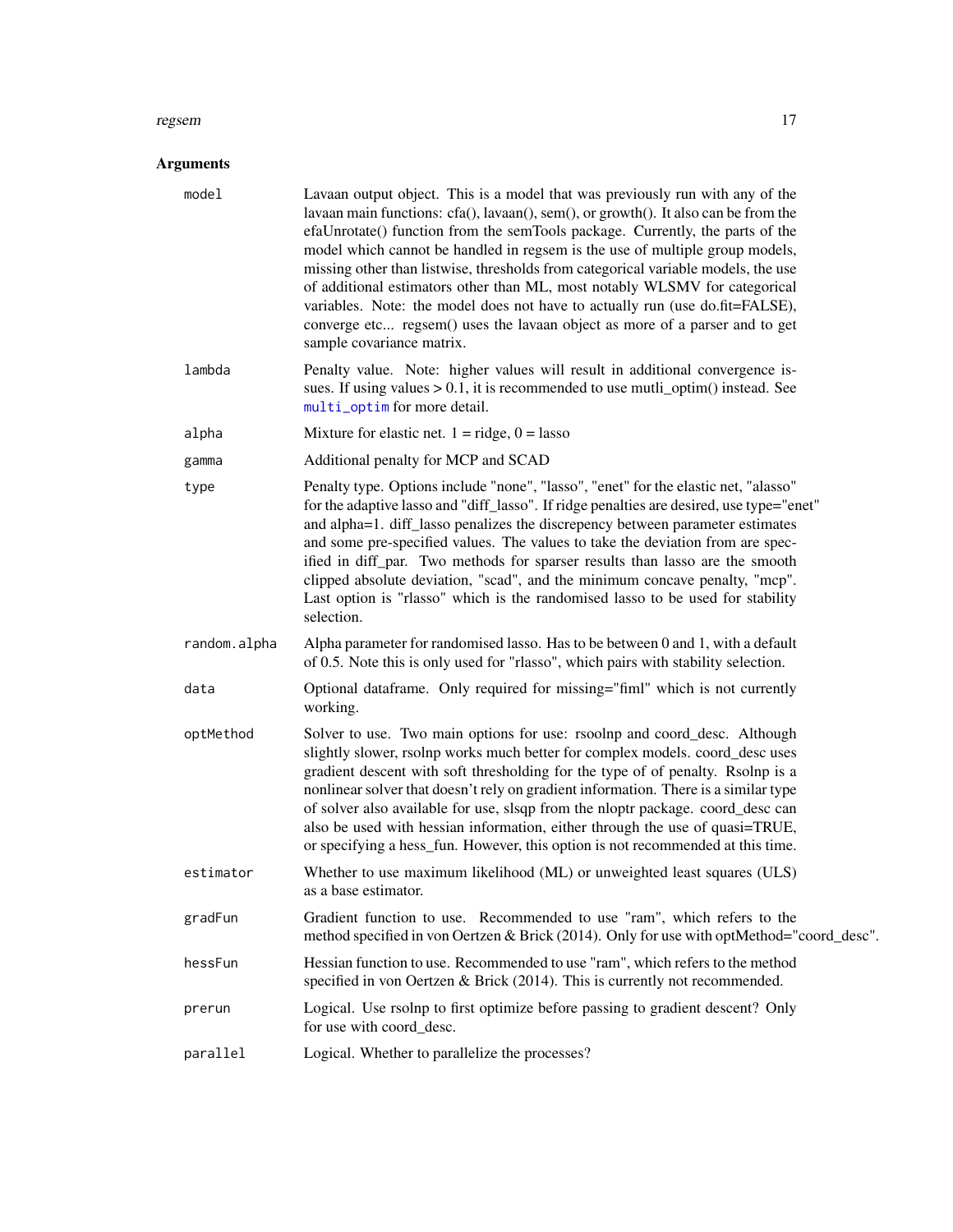| Start        | type of starting values to use. Only recommended to use "default". This sets<br>factor loadings and variances to $0.5$ . Start = "lavaan" uses the parameter esti-<br>mates from the lavaan model object. This is not recommended as it can increase<br>the chances in getting stuck at the previous parameter estimates.                                                                                                                                                                         |
|--------------|---------------------------------------------------------------------------------------------------------------------------------------------------------------------------------------------------------------------------------------------------------------------------------------------------------------------------------------------------------------------------------------------------------------------------------------------------------------------------------------------------|
| subOpt       | Type of optimization to use in the optimx package.                                                                                                                                                                                                                                                                                                                                                                                                                                                |
| longMod      | If TRUE, the model is using longitudinal data? This changes the sample covari-<br>ance used.                                                                                                                                                                                                                                                                                                                                                                                                      |
| pars_pen     | Parameter indicators to penalize. There are multiple ways to specify. The de-<br>fault is to penalize all regression parameters ("regressions"). Additionally, one<br>can specify all loadings ("loadings"), or both c("regressions","loadings"). Next,<br>parameter labels can be assigned in the lavaan syntax and passed to pars_pen.<br>See the example. Finally, one can take the parameter numbers from the A or S<br>matrices and pass these directly. See extractMatrices(lav.object)\$A. |
| diff_par     | Parameter values to deviate from. Only used when type="diff_lasso".                                                                                                                                                                                                                                                                                                                                                                                                                               |
| LВ           | lower bound vector. Note: This is very important to specify when using regular-<br>ization. It greatly increases the chances of converging.                                                                                                                                                                                                                                                                                                                                                       |
| UB           | Upper bound vector                                                                                                                                                                                                                                                                                                                                                                                                                                                                                |
| par.lim      | Vector of minimum and maximum parameter estimates. Used to stop optimiza-<br>tion and move to new starting values if violated.                                                                                                                                                                                                                                                                                                                                                                    |
| block        | Whether to use block coordinate descent                                                                                                                                                                                                                                                                                                                                                                                                                                                           |
| full         | Whether to do full gradient descent or block                                                                                                                                                                                                                                                                                                                                                                                                                                                      |
| calc         | Type of calc function to use with means or not. Not recommended for use.                                                                                                                                                                                                                                                                                                                                                                                                                          |
| max.iter     | Number of iterations for coordinate descent                                                                                                                                                                                                                                                                                                                                                                                                                                                       |
| tol          | Tolerance for coordinate descent                                                                                                                                                                                                                                                                                                                                                                                                                                                                  |
| round        | Number of digits to round results to                                                                                                                                                                                                                                                                                                                                                                                                                                                              |
| solver       | Whether to use solver for coord desc                                                                                                                                                                                                                                                                                                                                                                                                                                                              |
| quasi        | Whether to use quasi-Newton                                                                                                                                                                                                                                                                                                                                                                                                                                                                       |
| solver.maxit | Max iterations for solver in coord_desc                                                                                                                                                                                                                                                                                                                                                                                                                                                           |
| alpha.inc    | Whether alpha should increase for coord_desc                                                                                                                                                                                                                                                                                                                                                                                                                                                      |
| line.search  | Use line search for optimization. Default is no, use fixed step size                                                                                                                                                                                                                                                                                                                                                                                                                              |
| step         | Step size                                                                                                                                                                                                                                                                                                                                                                                                                                                                                         |
| momentum     | Momentum for step sizes                                                                                                                                                                                                                                                                                                                                                                                                                                                                           |
| step.ratio   | Ratio of step size between A and S. Logical                                                                                                                                                                                                                                                                                                                                                                                                                                                       |
|              | nlminb.control list of control values to pass to nlminb                                                                                                                                                                                                                                                                                                                                                                                                                                           |
| missing      | How to handle missing data. Current options are "listwise" and "fiml". "fiml" is<br>not currently working well.                                                                                                                                                                                                                                                                                                                                                                                   |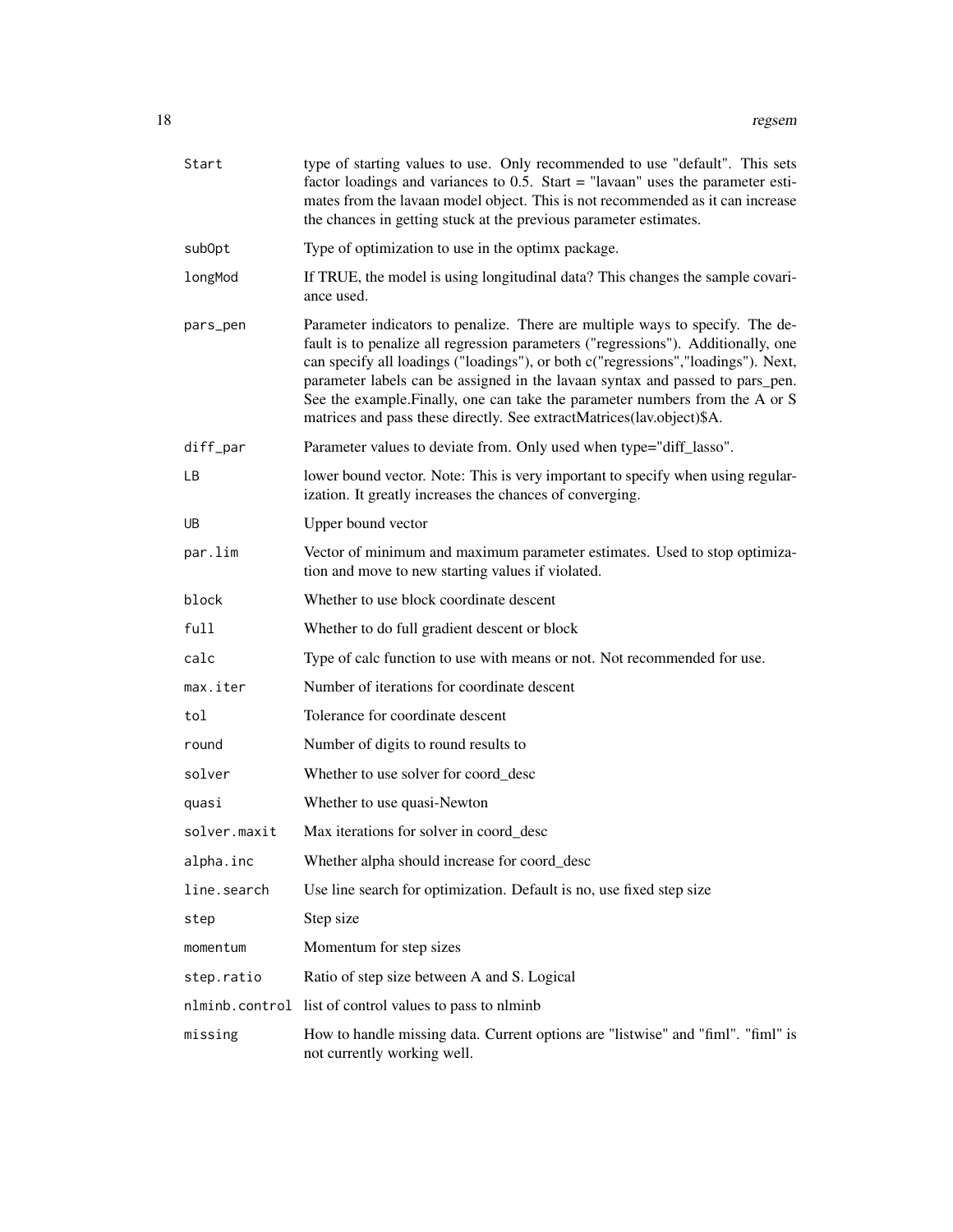#### regsem and the set of the set of the set of the set of the set of the set of the set of the set of the set of the set of the set of the set of the set of the set of the set of the set of the set of the set of the set of th

#### Value

out List of return values from optimization program

convergence Convergence status.  $0 =$  converged, 1 or 99 means the model did not converge.

par.ret Final parameter estimates

Imp\_Cov Final implied covariance matrix

grad Final gradient.

KKT1 Were final gradient values close enough to 0.

KKT2 Was the final Hessian positive definite.

df Final degrees of freedom. Note that df changes with lasso penalties.

npar Final number of free parameters. Note that this can change with lasso penalties.

SampCov Sample covariance matrix.

fit Final F\_ml fit. Note this is the final parameter estimates evaluated with the F\_ml fit function.

coefficients Final parameter estimates

nvar Number of variables.

N sample size.

nfac Number of factors

baseline.chisq Baseline chi-square.

baseline.df Baseline degrees of freedom.

#### Examples

```
# Note that this is not currently recommended. Use cv_regsem() instead
library(lavaan)
# put variables on same scale for regsem
HS <- data.frame(scale(HolzingerSwineford1939[,7:15]))
mod < -f =~ 1*x1 + l1*x2 + l2*x3 + l3*x4 + l4*x5 + l5*x6 + l6*x7 + l7*x8 + l8*x9
# Recommended to specify meanstructure in lavaan
outt = cfa(mod, HS, meanstructure=TRUE)
fit1 <- regsem(outt, lambda=0.05, type="lasso",
  pars_pen=c("l1", "l2", "l6", "l7", "l8"))
#equivalent to pars_pen=c(1:2, 6:8)
#summary(fit1)
```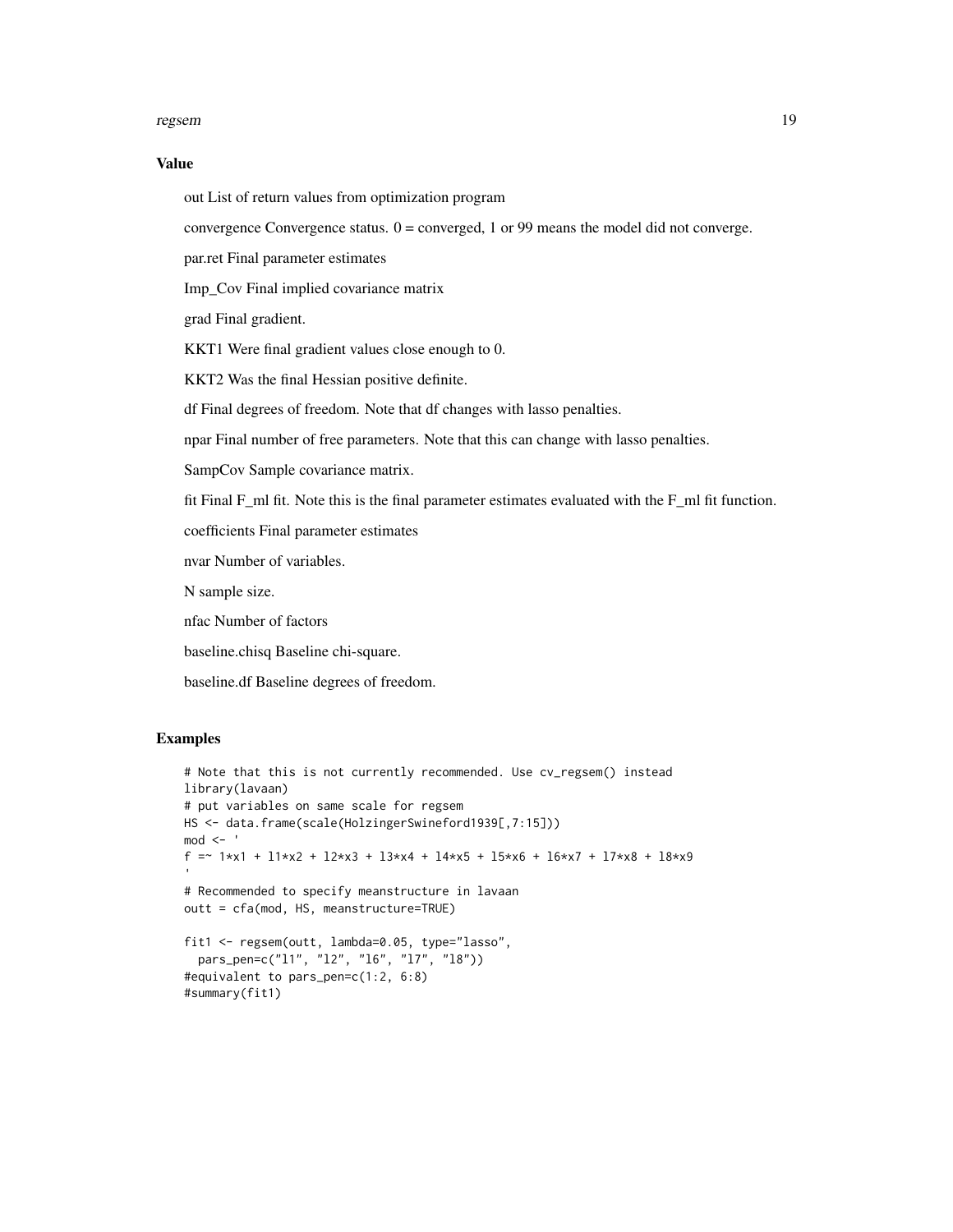<span id="page-19-0"></span>

Stability selection

# Usage

```
stabsel(data, model, det.range = FALSE, from, to, times = 50,
  jump = 0.01, detr.nlambda = 20, n.lambda = 40, n.boot = 100,
  det.thr = FALSE, p = 0.8, p. from = 0.5, p. to = 1,
  p.jump = 0.05, p.method = "aic", type = "lasso",
  pars_pen = "regressions", ...)
```

| data         | data frame                                                                                                                                                                                                                                         |
|--------------|----------------------------------------------------------------------------------------------------------------------------------------------------------------------------------------------------------------------------------------------------|
| model        | lavaan syntax model.                                                                                                                                                                                                                               |
| det.range    | Whether to determine the range of penalization values for stability selection<br>through bootstrapping. Default is FALSE, from and to arguments are then<br>needed. If set to TRUE, then jump, times and detr.nlambda arguments will be<br>needed. |
| from         | Minimum value of penalization values for stability selection.                                                                                                                                                                                      |
| to           | Maximum value of penalization values for stability selection.                                                                                                                                                                                      |
| times        | Number of bootstrapping sample used to determine the range. Default is 50.                                                                                                                                                                         |
| jump         | Amount to increase penalization each iteration. Default is 0.01                                                                                                                                                                                    |
| detr.nlambda | Number of penalization values to test for determing range.                                                                                                                                                                                         |
| n.lambda     | Number of penalization values to test for stability selection.                                                                                                                                                                                     |
| n.boot       | Number of bootstrap samples needed for stability selection.                                                                                                                                                                                        |
| det.thr      | Whether to determine the probability threshold value. Default is FALSE, p is<br>then needed. If set to TRUE, p.from, p.to, p.method arguments will be needed.                                                                                      |
| p            | Probability threshold: above which selection probability is the path kept in the<br>modle. Default value is 0.8.                                                                                                                                   |
| p.from       | Lower bound of probability threshold to test. Default is 0.5.                                                                                                                                                                                      |
| p.to         | Upper bound of probability threshold to test. Default is 1.                                                                                                                                                                                        |
| p.jump       | Amount to increase threshold each iteration. Default is 0.05.                                                                                                                                                                                      |
| p.method     | Which fit index to use to choose a final model?                                                                                                                                                                                                    |
| type         | Penalty type                                                                                                                                                                                                                                       |
| pars_pen     | Parameter indicators to penalize.                                                                                                                                                                                                                  |
| .            | Any additional arguments to pass to regsem() or cv_regsem().                                                                                                                                                                                       |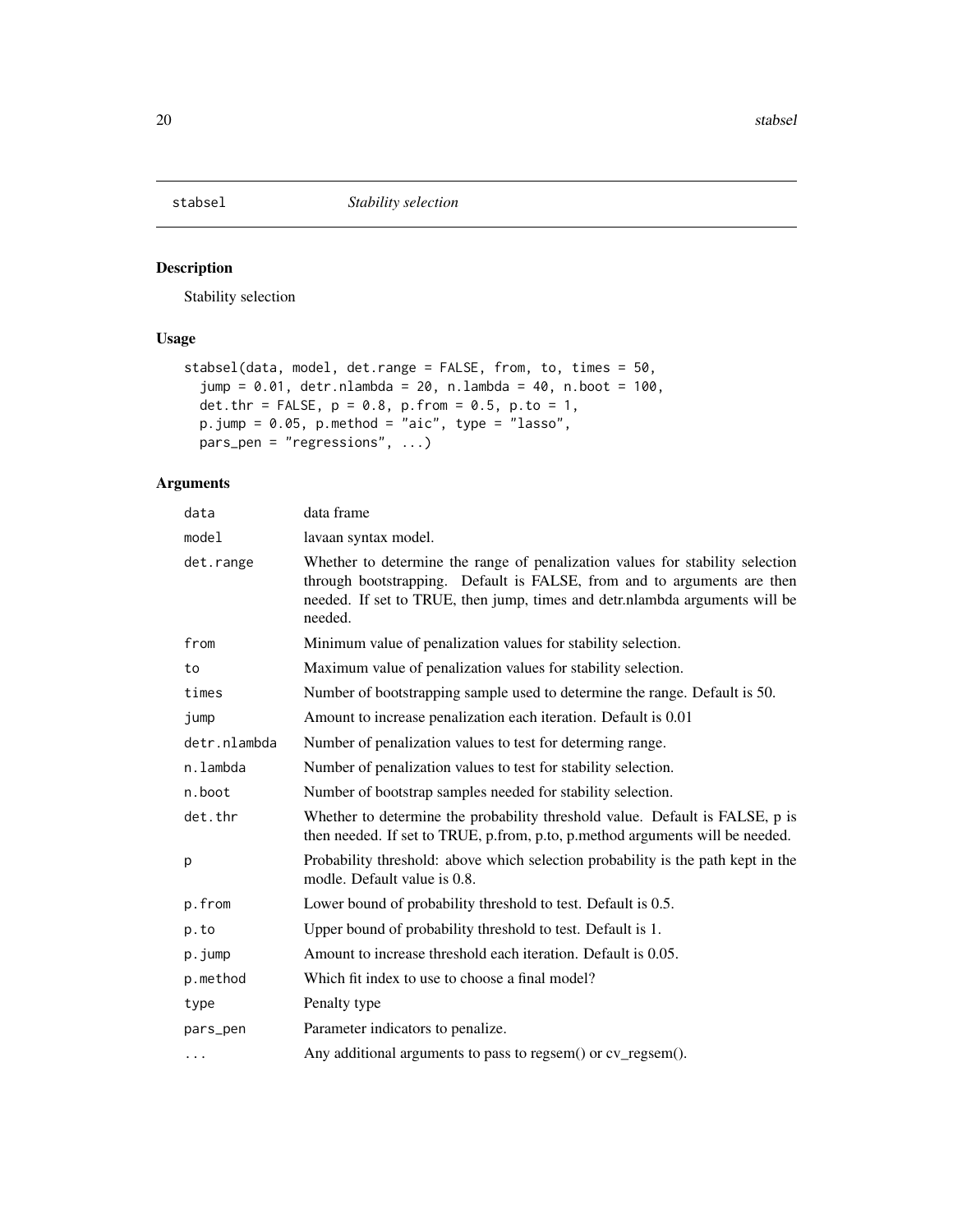# <span id="page-20-0"></span>stabsel\_par 21

#### Examples

```
## Not run:
library(regsem)
# put variables on same scale for regsem
HS <- data.frame(scale(HolzingerSwineford1939[,7:15]))
mod < -f =~ 1*x1 + x2 + x3 + x4 + x5 + x6 + x7 + x8 + x9
x1 \sim r1*x2;x1 \sim r2*x3;x1 \sim r3*x4;x1 \sim r4*x5outt = cfa(mod, HS)stabsel.out = stabsel(data=HS,model=mod,det.range=T,detr.nlambda=20,n.lambda=5,
                    n.boot=10,p=0.9,type="alasso", p.method="aic",
                    pars_pen=c("r1","r2","r3","r4"))
stabsel.out$selection_results
## End(Not run)
```
stabsel\_par *Stability selection, parallelized version*

#### Description

Stability selection, parallelized version

#### Usage

```
stabsel_par(data, model, det.range = FALSE, from, to, times = 50,
  jump = 0.01, detr.nlambda = 20, n.lambda = 40, n.boot = 100,
 det.thr = FALSE, p = 0.8, p. from = 0.5, p. to = 1,
 p.jump = 0.05, p.method = "aic", type = "lasso",
 pars_pen = "regressions", ...)
```

| data      | data frame                                                                                                                                                                                                                                        |
|-----------|---------------------------------------------------------------------------------------------------------------------------------------------------------------------------------------------------------------------------------------------------|
| model     | lavaan syntax model.                                                                                                                                                                                                                              |
| det.range | Whether to determine the range of penalization values for stability selection<br>through bootstrapping. Default is FALSE, from and to arguments are then<br>needed. If set to TRUE, then jump, times and detrinanded arguments will be<br>needed. |
| from      | Minimum value of penalization values for stability selection.                                                                                                                                                                                     |
| to        | Maximum value of penalization values for stability selection.                                                                                                                                                                                     |
| times     | Number of bootstrapping sample used to determine the range. Default is 50.                                                                                                                                                                        |
| jump      | Amount to increase penalization each iteration. Default is 0.01                                                                                                                                                                                   |
|           |                                                                                                                                                                                                                                                   |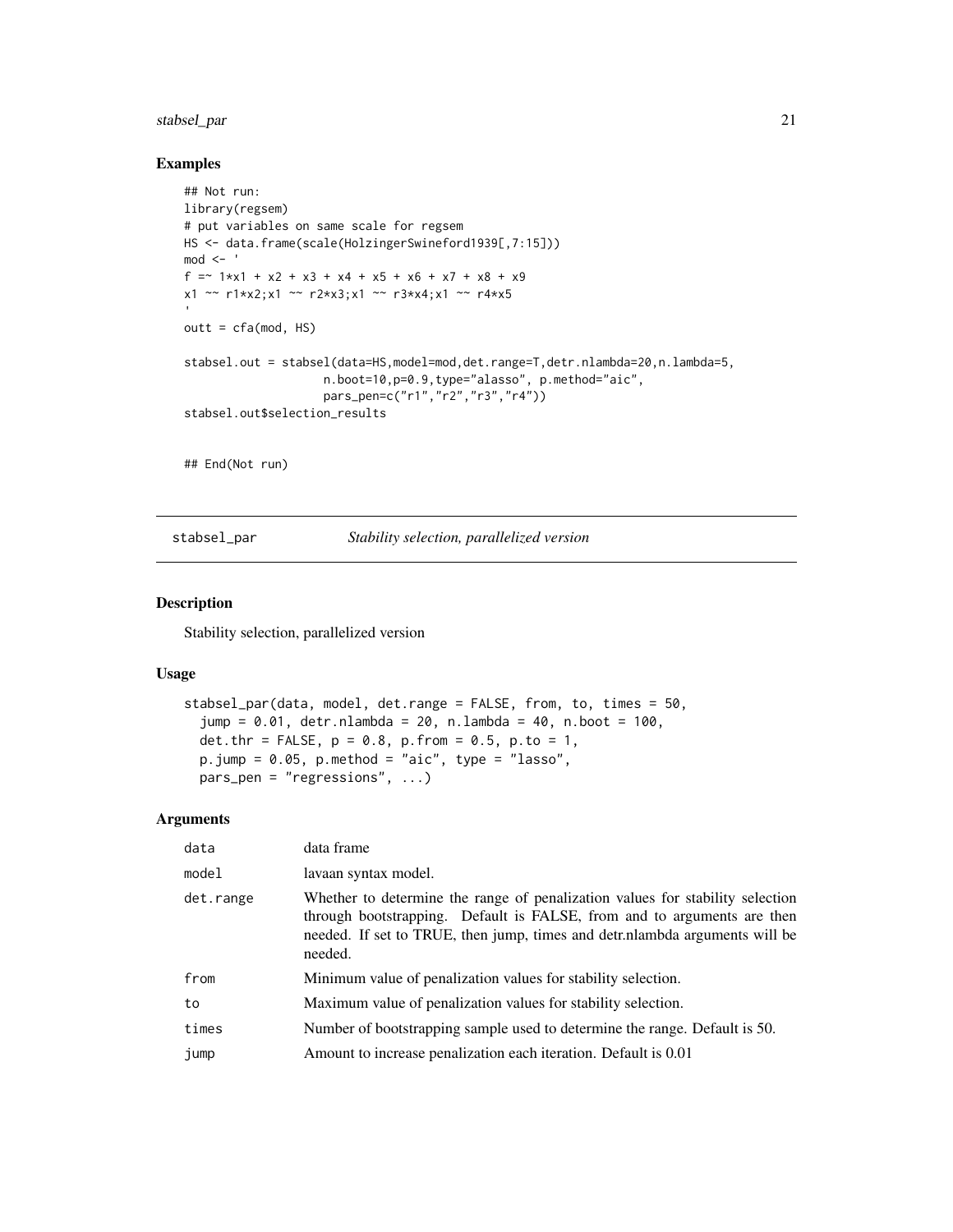<span id="page-21-0"></span>

| detr.nlambda | Number of penalization values to test for determing range.                                                                                                    |
|--------------|---------------------------------------------------------------------------------------------------------------------------------------------------------------|
| n.lambda     | Number of penalization values to test for stability selection.                                                                                                |
| n.boot       | Number of bootstrap samples needed for stability selection.                                                                                                   |
| det.thr      | Whether to determine the probability threshold value. Default is FALSE, p is<br>then needed. If set to TRUE, p.from, p.to, p.method arguments will be needed. |
| p            | Probability threshold: above which selection probability is the path kept in the<br>modle. Default value is 0.8.                                              |
| p.from       | Lower bound of probability threshold to test. Default is 0.5.                                                                                                 |
| p.to         | Upper bound of probability threshold to test. Default is 1.                                                                                                   |
| p.jump       | Amount to increase threshold each iteration. Default is 0.05.                                                                                                 |
| p.method     | Which fit index to use to choose a final model?                                                                                                               |
| type         | Penalty type                                                                                                                                                  |
| pars_pen     | Parameter indicators to penalize.                                                                                                                             |
| .            | Any additional arguments to pass to regsem() or cv_regsem().                                                                                                  |

stabsel\_thr *Tuning the probability threshold.*

# Description

This function tune the probability threshold parameter.

# Usage

```
stabsel_thr(stabsel = NULL, data = NULL, model = NULL,
 est_model = NULL, prob = NULL, nm = NULL, pars.pen = NULL,
 from = 0.5, to = 1, jump = 0.01, method = "aic")
```

| stabsel   | output object from stabsel function. If specified, data, model, est_model, prob,<br>nm, and pars.pen parameters are not needed. |
|-----------|---------------------------------------------------------------------------------------------------------------------------------|
| data      | data frame                                                                                                                      |
| model     | lavaan syntax model.                                                                                                            |
| est_model | lavaan output object.                                                                                                           |
| prob      | matrix of selection probabilities.                                                                                              |
| nm        | names(regsemOutput\$coefficients).                                                                                              |
| pars.pen  | a vector of numbers corresponding to paths to be removed (same sequence as<br>regsemOutput\$coefficients).                      |
| from      | starting value of the threshold parameter.                                                                                      |
| to        | end value of the threshold parameter.                                                                                           |
| jump      | increment of the threshold parameter.                                                                                           |
| method    | fit indices uesd to tune the parameter.                                                                                         |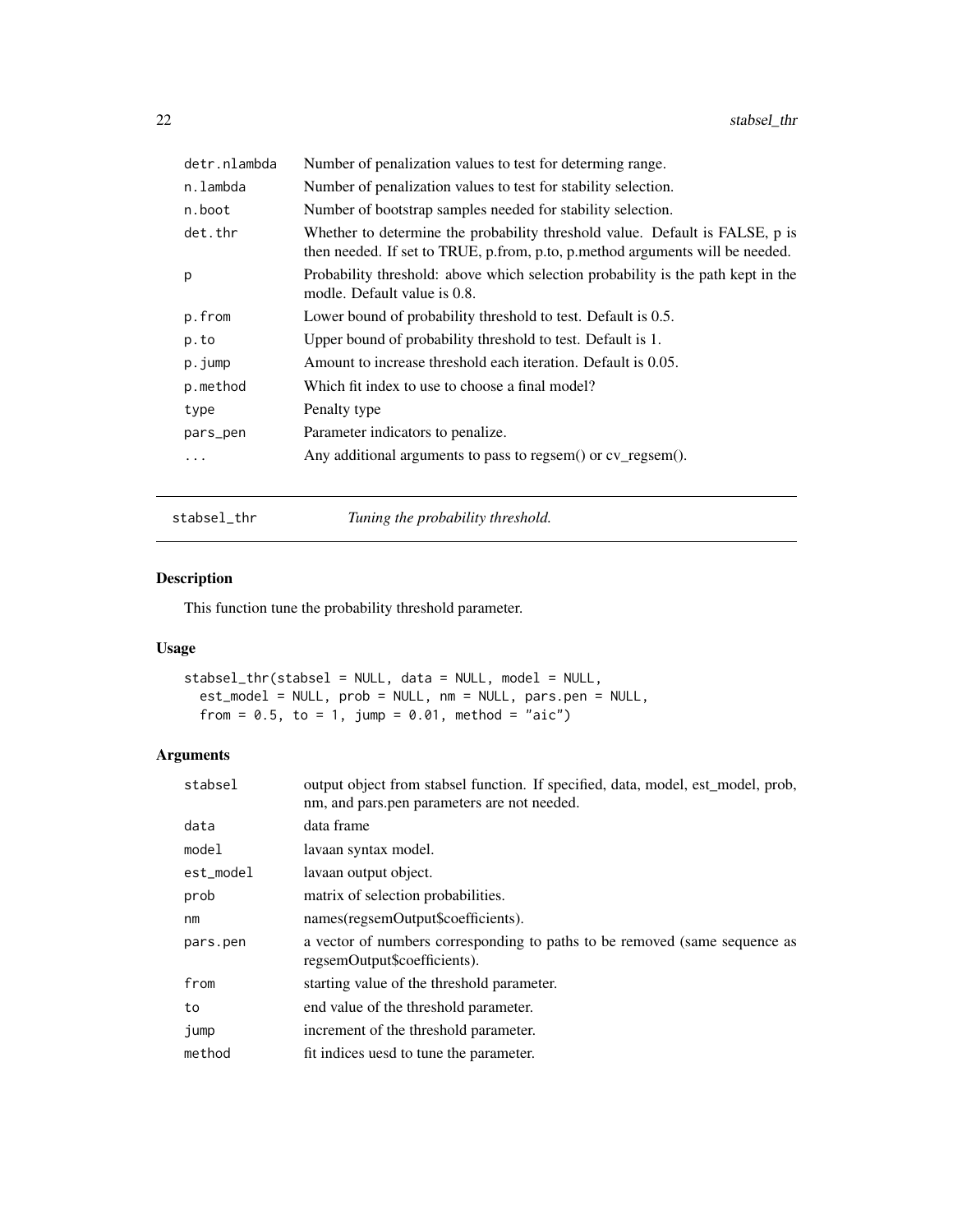# <span id="page-22-0"></span>Value

rtn results using the optimal threshold.

summary.cvregsem *print information about cvregsem object*

# Description

print information about cvregsem object

# Usage

## S3 method for class 'cvregsem' summary(object, ...)

# Arguments

| object   | cv_regsem object     |
|----------|----------------------|
| $\cdots$ | Additional arguments |

summary.regsem *Summary results from regsem.*

# Description

Summary results from regsem.

#### Usage

```
## S3 method for class 'regsem'
summary(object, ...)
```

| object   | An object from regsem. |
|----------|------------------------|
| $\cdots$ | Other arguments.       |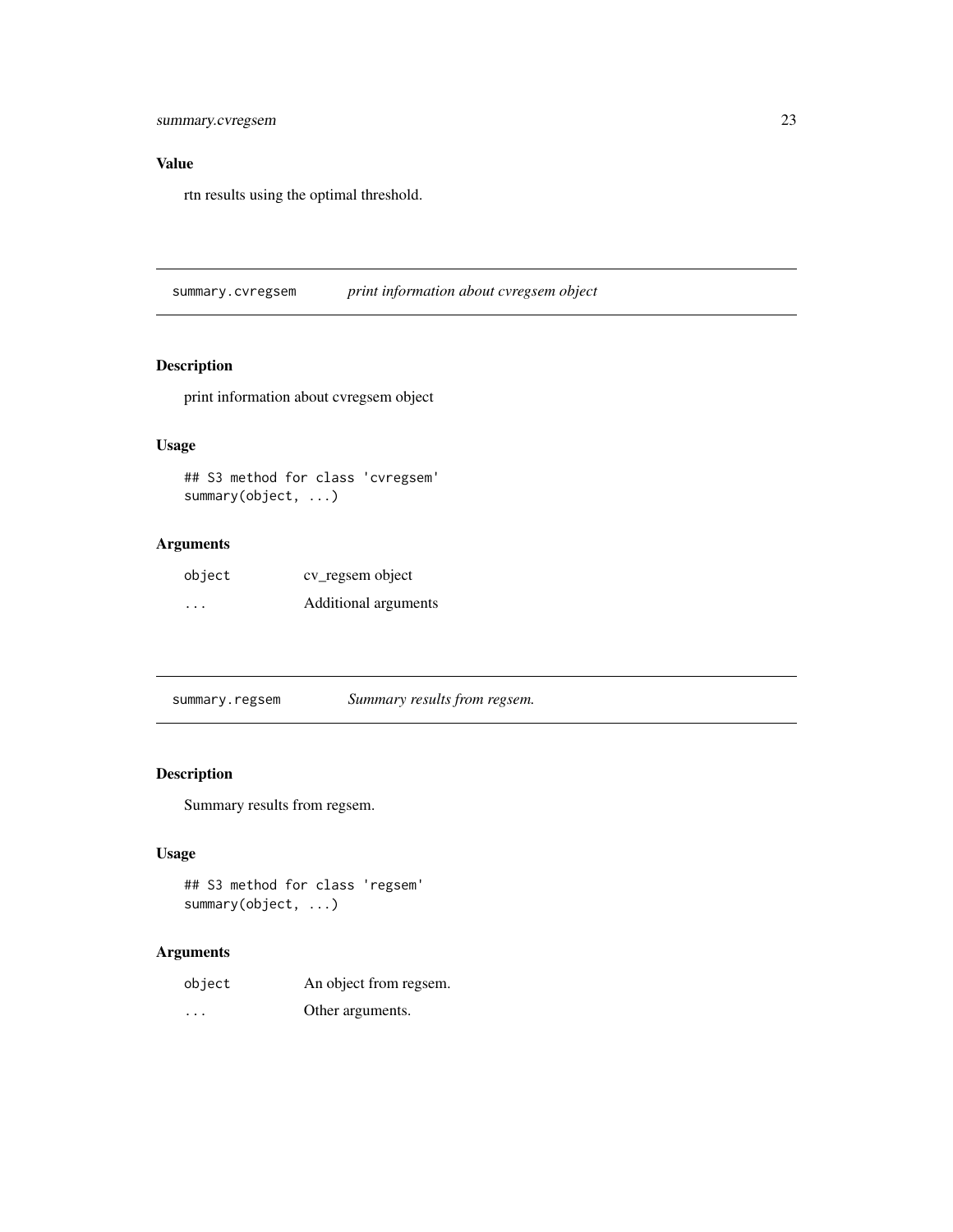<span id="page-23-0"></span>xmed *Function to performed exploratory mediation with continuous and categorical variables*

#### Description

Function to performed exploratory mediation with continuous and categorical variables

### Usage

```
xmed(data, iv, mediators, dv, covariates = NULL, type = "lasso",
 nfolds = 10, epsilon = 0.001, seed = NULL)
```
#### Arguments

| data       | Name of the dataset                                           |
|------------|---------------------------------------------------------------|
| iv         | Name of independent variable.                                 |
| mediators  | Name of mediators                                             |
| dv         | Name of dependent variable.                                   |
| covariates | Name of covariates to be included in model.                   |
| type       | What type of penalty. Options include lasso, ridge, and enet. |
| nfolds     | Number of cross-validation folds.                             |
| epsilon    | Threshold for determining whether effect is 0 or not.         |
| seed       | Set seed to control CV results                                |

# Examples

```
## Not run:
# example
library(ISLR)
College1 = College[which(College$Private=="Yes"),]
Data = data.frame(scale(College1[c("Grad.Rate","Accept","Outstate","Room.Board","Books","Expend")]))
Data$Grad.Rate <- ifelse(Data$Grad.Rate > 0,1,0)
Data$Grad.Rate <- as.factor(Data$Grad.Rate)
#lavaan model with all mediators
model1 <-
 ' # direct effect (c_prime)
Grad.Rate ~ c_prime*Accept
# mediators
Outstate ~ a1*Accept
Room.Board ~ a2*Accept
Books ~ a3*Accept
Expend ~ a6*Accept
Grad.Rate ~ b1*Outstate + b2*Room.Board + b3*Books + b6*Expend
# indirect effects (a*b)
a1b1 := a1*b1
```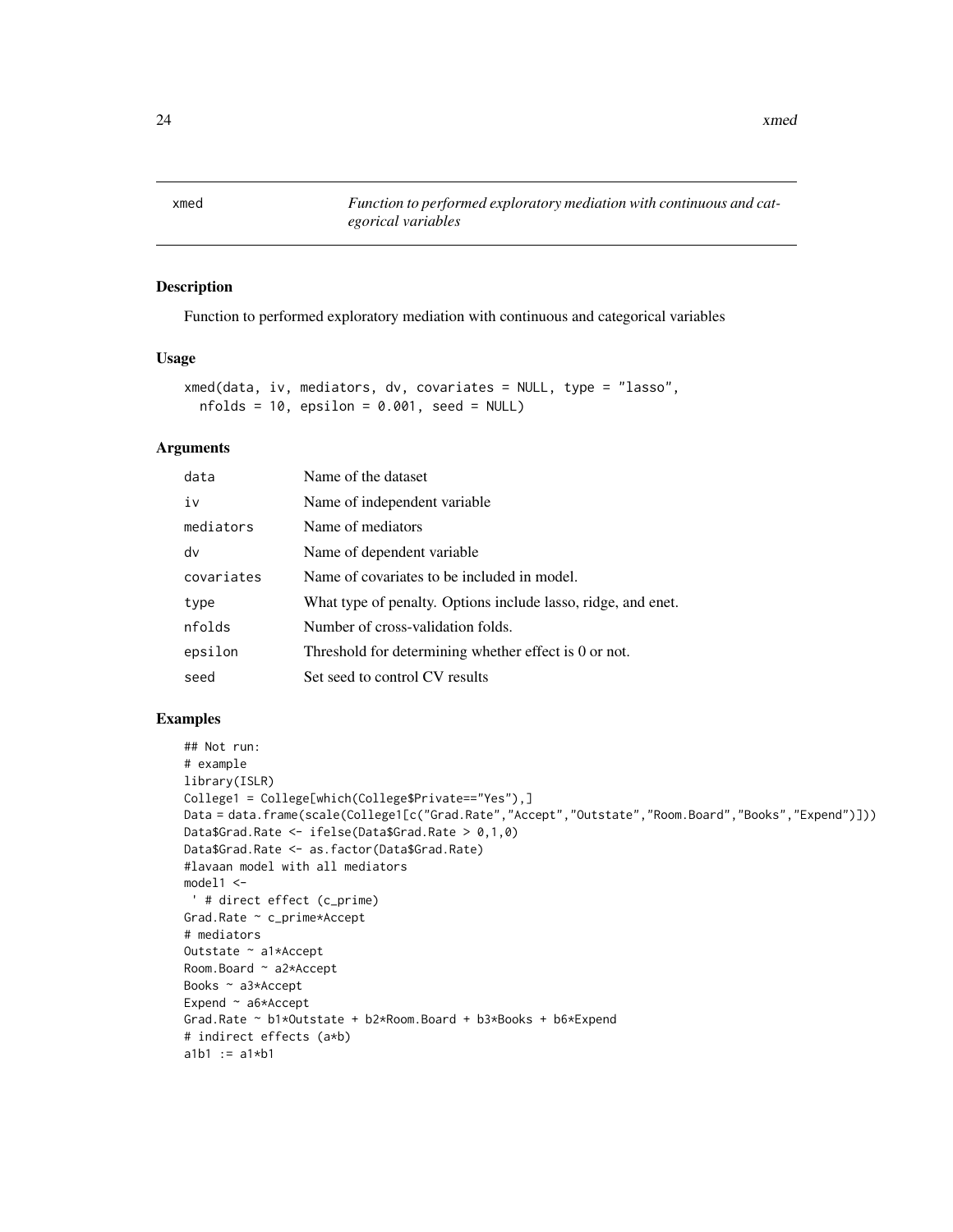xmed 25

```
a2b2 := a2*b2a3b3 := a3*b3
a6b6 := a6*b6
# total effect (c)
c := c_prime + (a1*b1) + (a2*b2) + (a3*b3) + (a6*b6)
 '#p-value approach using delta method standard errors
fit.delta = sem(model1,data=Data,fixed.x=TRUE,ordered="Grad.Rate")
summary(fit.delta)
#xmed()
iv <- "Accept"
dv <- "Grad.Rate"
mediators <- c("Outstate","Room.Board","Books","Expend")
out <- xmed(Data,iv,mediators,dv)
out
## End(Not run)
```